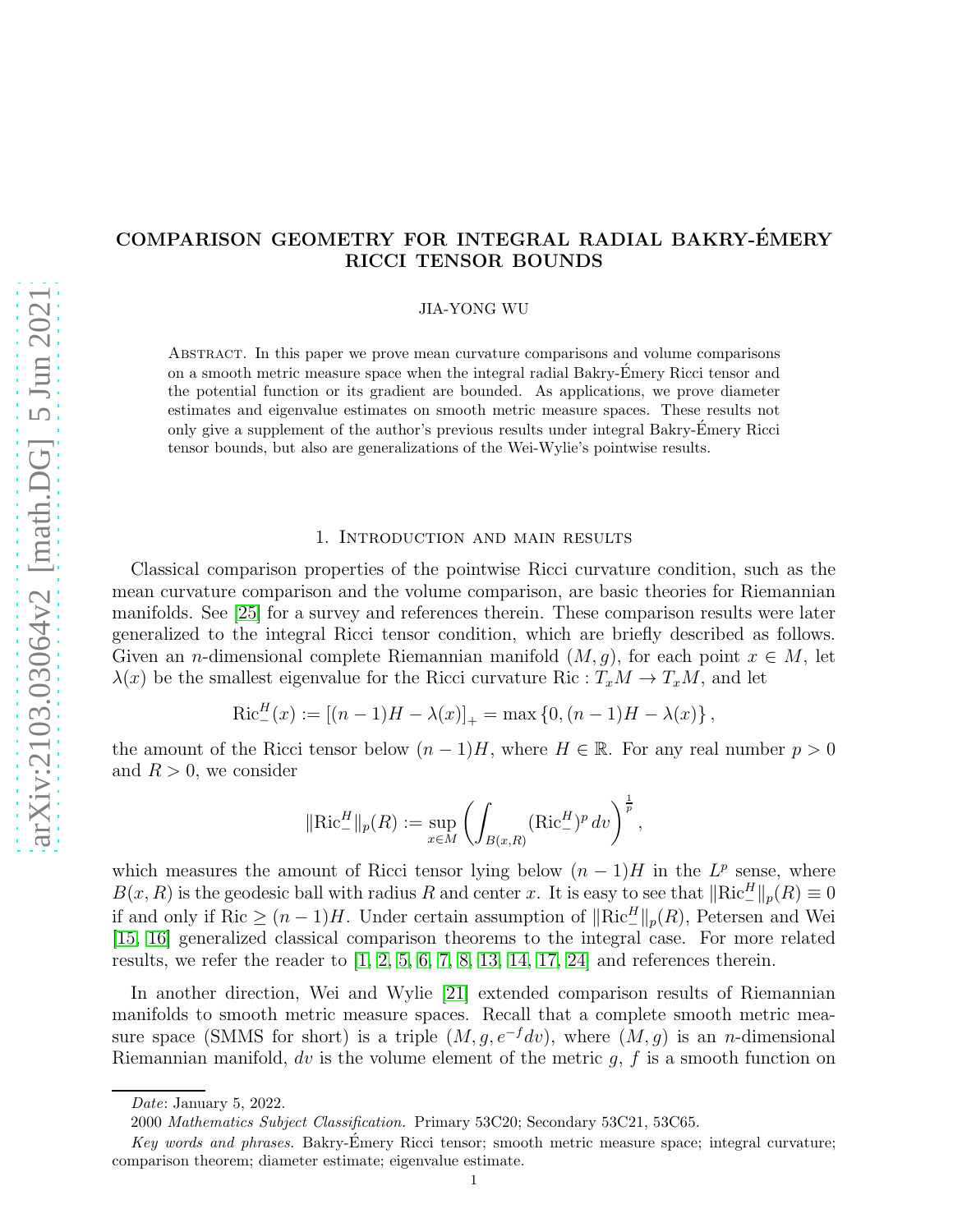M and  $e^{-f}dv$  is the weighted volume element. The Bakry-Émery Ricci tensor [3] and the f-Laplacian associated to  $(M, q, e^{-f}dv)$  are respectively defined by

$$
\operatorname{Ric}_{f} := \operatorname{Ric} + \operatorname{Hess} f \quad \text{and} \quad \Delta_{f} := \Delta - \nabla f \cdot \nabla,
$$

where Hess and  $\Delta$  are the Hessian and Laplacian with respect to the metric q, respectively. The Bakry-Émery Ricci tensor and the  $f$ -Laplacian are related by the generalized Bochner formula

$$
\Delta_f |\nabla u|^2 = 2|\text{Hess } u|^2 + 2g(\nabla u, \nabla \Delta_f u) + 2\text{Ric}_f(\nabla u, \nabla u)
$$

for  $u \in C^{\infty}(M)$ . The Bakry-Émery Ricci tensor is also related to the gradient Ricci soliton defined by

$$
\mathrm{Ric}_f = \lambda g
$$

for some  $\lambda \in \mathbb{R}$ , which plays an important role in the singularities of the Ricci flow [9]. When Ric<sub>f</sub> is bounded below and f or  $|\nabla f|$  is bounded, Wei and Wylie [21] applied the generalized Bochner formula to prove various weighted comparisons and topological results on  $(M, g, e^{-f}dv)$ . Meanwhile, they expect that weighted comparisons can be extended to the case that  $Ric<sub>f</sub>$  is bounded below in the integral sense.

Inspired by the above work, the author [23] generalized pointwise weighted comparison theorems [21] to the integral Bakry-Emery Ricci tensor setting. To be more precise, for each ´ point  $x \in (M, g, e^{-f}dv)$ , we consider a weighted geometric quantity

$$
\text{Ric}_{f}^{H}(x) := [(n-1)H - \lambda(x)]_{+} = \max\{0, (n-1)H - \lambda(x)\},
$$

where  $H \in \mathbb{R}$  and  $\lambda(x)$  is the smallest eigenvalue of Ric<sub>f</sub> :  $T_xM \to T_xM$ . When  $\partial_r f \geq -a$  $(\partial_r := \nabla r)$  for some constant  $a \geq 0$ , along a minimal geodesic segment r from x, we introduce a weighted  $L^p$  norm of  $Ric_{f-}^H$ 

$$
\|\text{Ric}_{f}^H\_\parallel_{p,a}(R) := \sup_{x \in M} \left( \int_{B(x,R)} |\text{Ric}_{f}^H\_\parallel|^p \mathcal{A}_f e^{-at} dt d\theta_{n-1} \right)^{\frac{1}{p}},
$$

where  $\mathcal{A}_f(t, \theta)$  is the volume element of  $e^{-f} dv_g = \mathcal{A}_f(t, \theta) dt \wedge d\theta_{n-1}$  in polar coordinate, and  $d\theta_{n-1}$  is the volume element on unit sphere  $S^{n-1}$ . When  $\partial_r f \ge -a$ , we easily see that  $\left\Vert \text{Ric}_{f}^{H} \right\Vert_{p,q}(R) \equiv 0$  if and only if  $\text{Ric}_{f} \geq (n-1)H$ . In [23], the author proved many weighted comparison theorems on  $(M, g, e^{-f}dv)$  when  $\|\text{Ric}_{f}^{H}\_ \|_{f,a}(R)$  is bounded and  $\partial_r f \ge -a$ . As applications, classical eigenvalue estimates, Sobolev constant estimates and Myers' type theorems, etc were generalized to the case of some assumptions of  $\|\text{Ric}_{f}^{H}\_ \|_{f,a}(R)$  and  $\partial_r f;$ see  $[23, 20, 10]$ . However, when f is bounded, there seem to be lack of effective comparison theorems under the integral Bakry-Emery Ricci tensor, though some progress has been made in [23].

In this paper we will prove some comparison results on  $(M, g, e^{-f}dv)$  when the integral radial Bakry-Émery Ricci tensor is bounded and f or  $\partial_r f$  is bounded. Our results are different from the case of [23] and seem to be new even in the manifold case. As applications, we prove some new Myers' type theorems and eigenvalue estimates.

To state our results, we fix some notations. On SMMS  $(M, q, e^{-f}dv)$ , for any point  $x \in M$ and any  $r(y) := d(y, x)$  a distance function from x to y, in geodesic polar coordinates  $(r, \theta)$ ,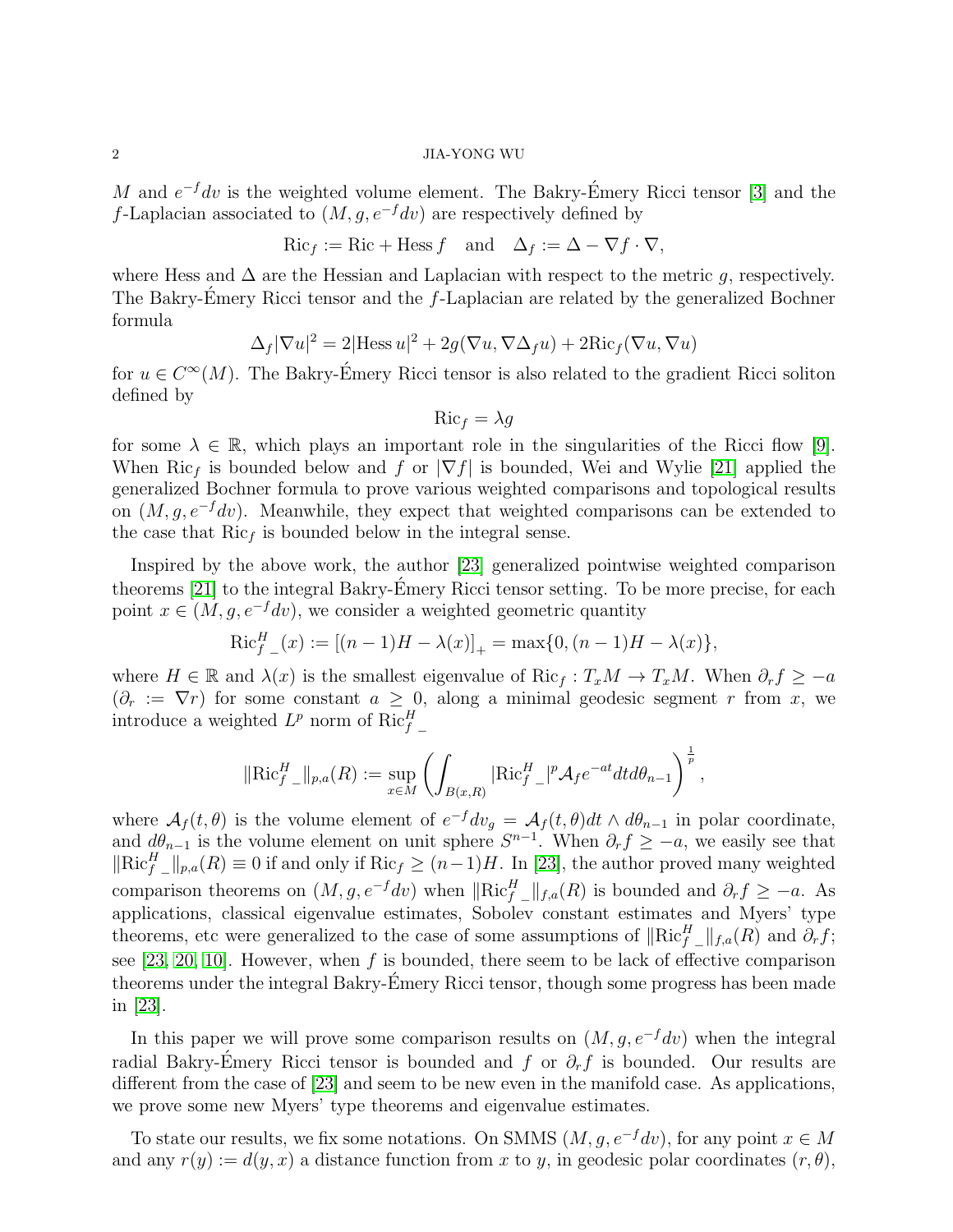we have another expression of  $\text{Ric}_{f}^{H}$  :

$$
\rho(r,\theta):=\left[(n-1)H-\lambda(r,\theta)\right]_+,
$$

where  $H \in \mathbb{R}$  and  $\lambda(r, \theta)$  be the smallest eigenvalue for Ric<sub>f</sub> at the point  $(r, \theta)$ . Clearly,

$$
(n-1)H - \text{Ric}_f(\partial_r, \partial_r) \le \rho(r, \theta)
$$

along that minimal geodesic segment from x; while  $\rho(r, \theta) \equiv 0$  along the minimal geodesic segment r if and only if  $\text{Ric}_f(\partial_r, \partial_r) \geq (n-1)H$ . Let  $m_H^n$  denote the mean curvature of the geodesic sphere in the model space  $(M_H^n, g_H)$ , the *n*-dimensional simply connected space with constant sectional curvature H. For the weighted measure  $e^{-f}dv$ , we define the weighted mean curvature

$$
m_f := m - \partial_r f,
$$

which measures the relative rate of change of the weighted volume element of the geodesic sphere, where  $m$  is the mean curvature of the geodesic sphere in the outer normal direction.

Let us first state weighted mean curvature comparisons on  $(M, g, e^{-f}dv)$  along the integral radial Bakry-Emery Ricci tensor. ´

<span id="page-2-0"></span>**Theorem 1.1** (Mean Curvature Comparison). Let  $(M, q, e^{-f}dv)$  be an n-dimensional smooth metric measure space with a base point  $x \in M$ . Fix  $H \in \mathbb{R}$ .

(a) If  $|f| \leq k$  for some constant  $k \geq 0$ , along a minimal geodesic segment r from  $x \in M$ (assume  $r \leq \frac{\pi}{4\sqrt{2}}$  $\frac{\pi}{4\sqrt{H}}$  when  $H > 0$ ), then

<span id="page-2-1"></span>
$$
m_f(r) \le m_H^{n+4k}(r) + \int_0^r \rho(t,\theta)dt
$$

along that minimal geodesic segment from x. For the case  $H > 0$  and  $\frac{\pi}{4\sqrt{H}} \le r \le \frac{\pi}{2\sqrt{2}}$  $\frac{\pi}{2\sqrt{H}}$ , then

(1) 
$$
m_f(r) \leq \left(1 + \frac{4k}{n-1} \cdot \frac{1}{\sin(2\sqrt{H}r)}\right) m_H^n(r) + \int_0^r \rho(t,\theta) dt
$$

along that minimal geodesic segment from x.

(b) If  $\partial_r f \ge -a$  for some constant  $a \ge 0$ , along a minimal geodesic segment r from  $x \in M$ (assume  $r \leq \frac{\pi}{2\sqrt{}}$  $\frac{\pi}{2\sqrt{H}}$  when  $H > 0$ ), then

$$
m_f(r) \le m_H^n(r) + a + \int_0^r \rho(t,\theta)dt
$$

along that minimal geodesic segment from x. Equality holds if and only if the radial sectional curvatures are equal to H and  $f(t) = f(x) - at$  for all  $t < r$ .

When  $\rho = 0$ , we have  $\text{Ric}_f(\partial_r, \partial_r) \geq (n-1)H$  and Theorem [1.1](#page-2-0) recovers Wei-Wylie's results [21]. When  $k = 0$ , Theorem [1.1](#page-2-0) reduces to the manifold cases, which seems to be firstly appeared in the literature. The estimate [\(1\)](#page-2-1) will be used in the Myers' type diameter estimate.

As in the classical case, weighted mean curvature comparisons have many applications. First, we have weighted volume comparisons. On  $(M, q, e^{-f}dv)$ , the weighted volume of the ball  $B(x, r)$  is defined by

$$
V_f(x,r) := \int_0^r e^{-f} dv.
$$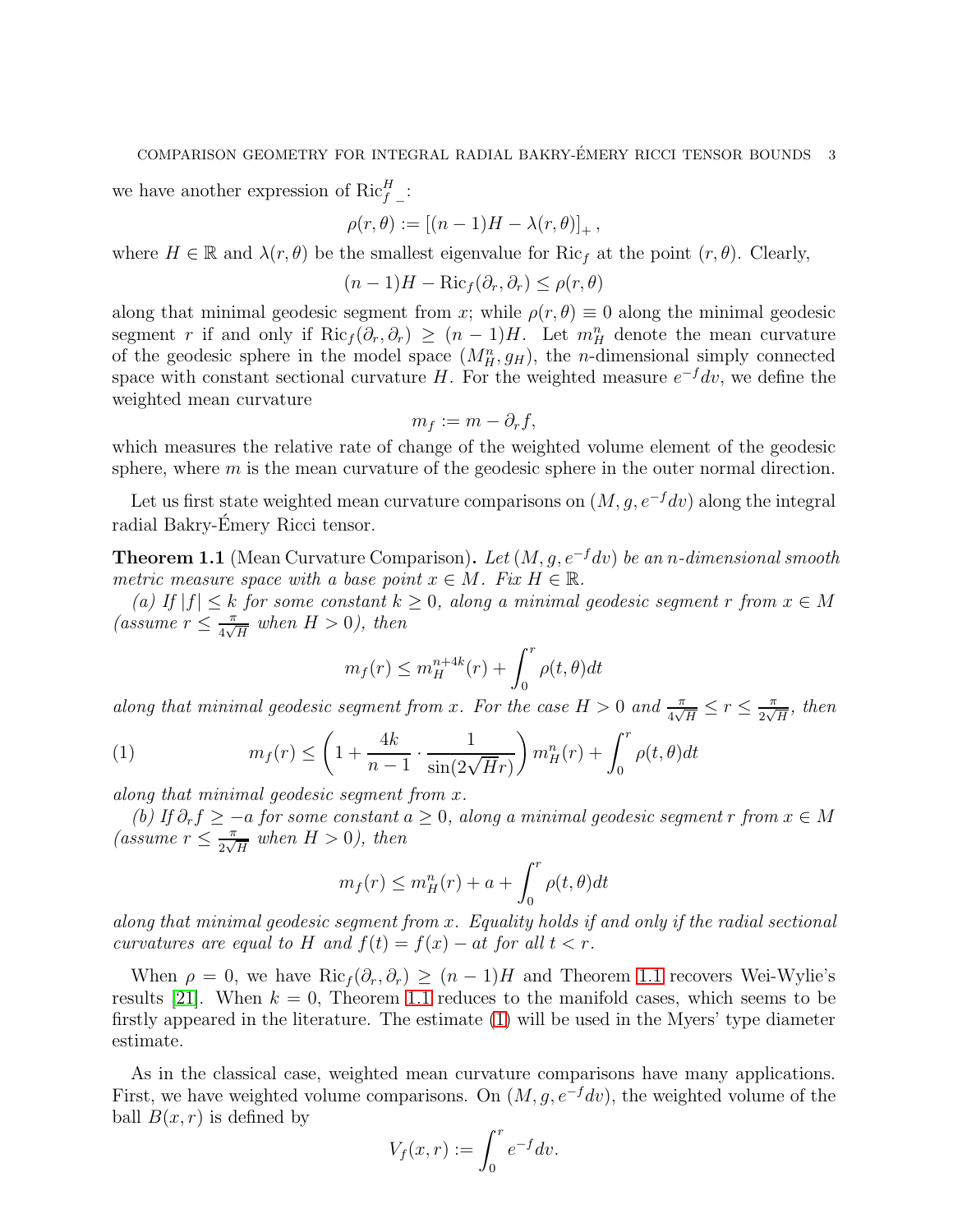Let  $V_H^n(R)$  be the volume of ball  $B(O, R)$  in the model space  $(M_H^n, g_H)$ , where  $O \in M_H^n$ . When  $\partial_r f \geq -a$  for some constant  $a \geq 0$  along all minimal geodesic segments from x, we introduce a new model volume according to constant a. That is, let  $V^a_H(R)$  be the h-volume of ball  $B(O, R)$  in the pointed smooth metric measure space

$$
M_{H,a}^n = (M_H^n, g_H, e^{-h} dv_{g_H}, O),
$$

where  $O \in M_H^n$  and  $h(x) = -a \cdot d(O, x)$ . Indeed we have

$$
V_H^a(R) := \int_0^R \int_{S^{n-1}} \mathcal{A}_H^a(t, \theta) \, d\theta_{n-1} dt = \int_0^R A_H^a(t) dt,
$$

where  $\mathcal{A}^a_H(t, \theta) = e^{at} \mathcal{A}_H(t, \theta)$ ,  $A^a_H(t) = e^{at} A_H(t)$ ,  $\mathcal{A}_H$  and  $A_H$  are the volume element and the volume of the geodesic sphere respectively in the model space  $(M_H^n, g_H)$ .

<span id="page-3-0"></span>**Theorem 1.2** (Volume Comparison). Let  $(M, g, e^{-f}dv)$  be an n-dimensional complete smooth metric measure space with a base point  $x \in M$ . Fix  $H \in \mathbb{R}$ . Assume that

$$
\int_0^\infty \rho(t,\theta)dt \le l
$$

along all minimal geodesic segments from  $x \in M$ , where  $l \geq 0$  is a constant.

(a) If  $|f| \leq k$  for some constant  $k \geq 0$ , then for  $0 < r \leq R$  (assume  $R \leq \frac{\pi}{4\sqrt{k}}$  $\frac{\pi}{4\sqrt{H}}$  when  $H > 0$ ),

$$
\frac{V_f(x, R)}{V_H^{n+4k}(R)} \le \frac{V_f(x, r)}{V_H^{n+4k}(r)} \exp\left\{ \int_0^R \left( e^{c(n,k,H)lt} - 1 \right) \frac{A_H^{n+4k}(t)}{V_H^{n+4k}(t)} dt \right\},
$$

where  $c(n, k, H) := \frac{V(S^{n+4k-1})}{V(S^{n-1})}$  $\frac{(S^{n+4k-1})}{V(S^{n-1})}$  and  $V(S^{n-1})$  is the area of the unit sphere  $S^{n-1} \subset M_H^{n-1}$ .

(b) If  $\partial_r f \ge -a$  for some constant  $a \ge 0$ , along all minimal geodesic segments from  $x \in M$ , then for  $0 < r \leq R$  (assume  $R \leq \frac{\pi}{2\sqrt{2}}$  $\frac{\pi}{2\sqrt{H}}$  when  $H > 0$ ),

$$
\frac{V_f(x, R)}{V_H^a(R)} \le \frac{V_f(x, r)}{V_H^a(r)} \exp \left\{ \int_0^R (e^{lt} - 1) \frac{A_H^a(t)}{V_H^a(t)} dt \right\}.
$$

Furthermore, when  $r = 0$ , we have

$$
V_f(x, R) \le V_H^a(R) \exp \left\{-f(x) + \int_0^R (e^{lt} - 1) \frac{A_H^a(t)}{V_H^a(t)} dt\right\}
$$

for  $R \geq 0$ .

When  $l = 0$ , Theorem [1.2](#page-3-0) returns to Wei-Wylie's results [21]. We remark that the term  $V_f(x,r)$  $\frac{V_f(x,r)}{V_H^{n+4k}(r)}$   $(k > 0)$  in Theorem [1.2](#page-3-0) (a) blows up if  $r \to 0$ . If we let  $r = 1$ , then

<span id="page-3-1"></span>(2) 
$$
V_f(x,R) \le \frac{V_f(x,1)}{V_H^{n+4k}(1)} V_H^{n+4k}(R) \exp \left\{ \int_0^R \left( e^{c(n,k,H)lt} - 1 \right) \frac{A_H^{n+4k}(t)}{V_H^{n+4k}(t)} dt \right\}
$$

for  $R \geq 1$ . This estimate will be improved when  $H < 0$ ; see Theorem [3.3](#page-12-0) in Section [3.](#page-8-0)

Next, we apply Theorem [1.1](#page-2-0) to give Myers' type diameter estimates, which are regarded as generalizations of the Wei-Wylie's result [21].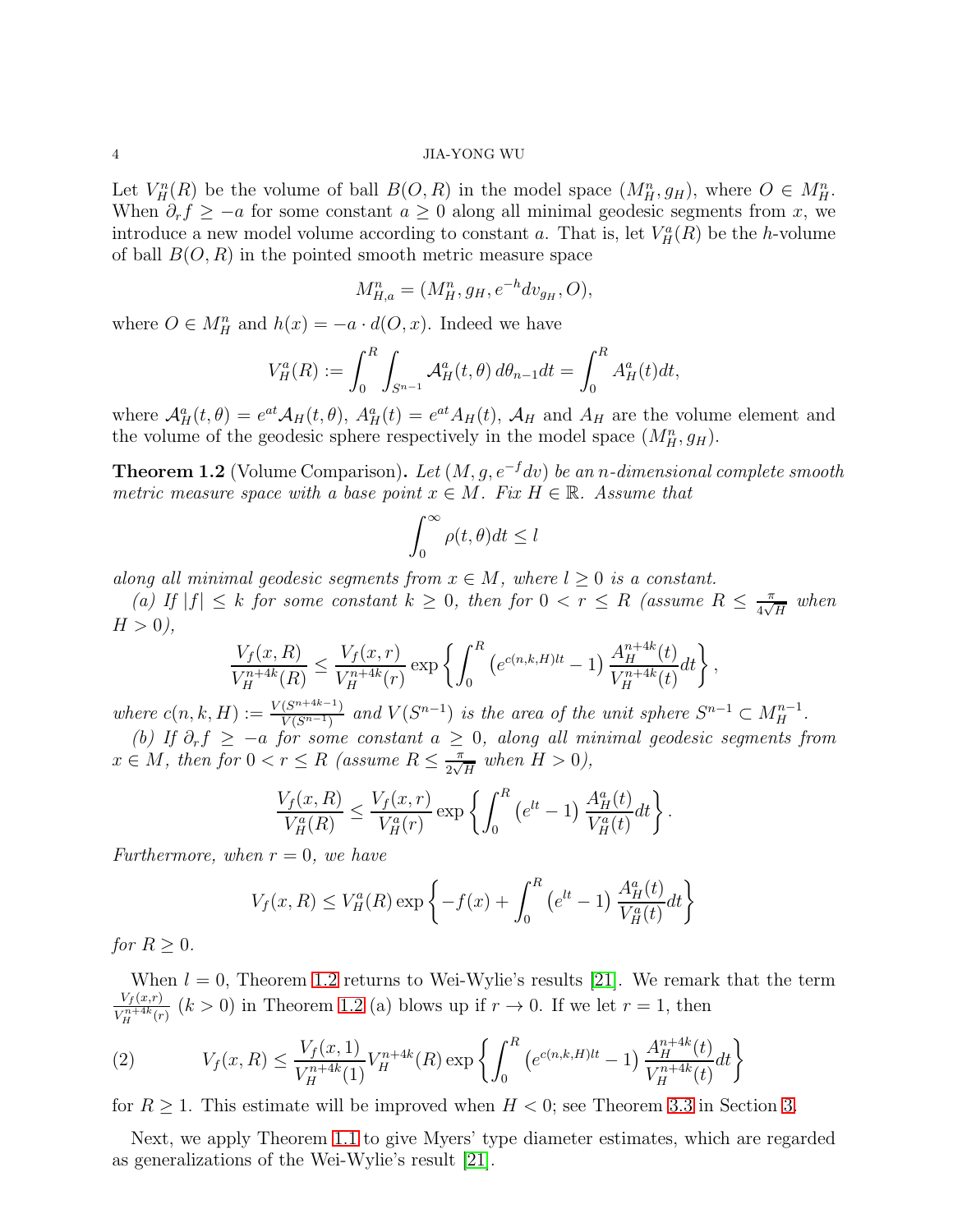<span id="page-4-0"></span>**Theorem 1.3** (Myers' Theorem). Let  $(M, q, e^{-f}dv)$  be an n-dimensional complete smooth metric measure space. Fix  $H \in \mathbb{R}^+$ . Assume that

$$
\int_0^\infty \rho(t,\theta)dt \le l
$$

along all minimal geodesic segments from every point  $p \in M$ , where  $l \geq 0$  is a constant. (a) If  $|f| \leq k$  for some constant  $k \geq 0$ , then M is compact and

$$
diam(M) \le \frac{\pi}{\sqrt{H}} + \frac{4k\sqrt{H} + 2l}{(n-1)H}.
$$

(b) If  $|\nabla f| \le a$  for some constant  $a \ge 0$ , then M is compact and

$$
\text{diam}(M) \le \frac{\pi}{\sqrt{H}} + \frac{2a + 2l}{(n-1)H}.
$$

We point out that our integral assumption in Theorem [1.3](#page-4-0) needs to hold for *every* point  $p \in M$  and it seems to be a stronger condition. In Section [4,](#page-14-0) we can apply the index form argument to get another diameter estimate under a weaker assumption; see Theorem [4.1.](#page-15-0)

Finally, we apply volume comparisons to give a generalization of Cheng's eigenvalue estimates [4]. On an *n*-dimensional SMMS  $(M, g, e^{-f}dv)$ , we assume that  $\partial_r f \geq -a$  for some constant  $a \geq 0$ , along all minimal geodesic segments from a point  $x_0 \in M$ . For any  $H \in \mathbb{R}$ and  $R > 0$  ( $R \leq \frac{\pi}{2\sqrt{}}$  $\frac{\pi}{2\sqrt{H}}$  when  $H > 0$ , we let  $\lambda_1^D(B(x_0, R))$  be the first eigenvalue of the f-Laplacian with the Dirichlet condition in  $B(x_0, R) \subseteq M$ . We also let  $\lambda_1^D(n, a, H, R)$  be the first eigenvalue of the h-Laplacian  $\Delta_h$ , where  $h(x) := -a \cdot d(\bar{x}_0, x)$ , with the Dirichlet condition in a metric ball  $B(\bar{x}_0, R) \subseteq M_{H,a}^n$ . Then we have a weighted version of Petersen-Sprouse's result [14].

<span id="page-4-1"></span>**Theorem 1.4** (Cheng's Eigenvalue Estimate). Let  $(M, g, e^{-f}dv)$  be an n-dimensional complete smooth metric measure space with  $\partial_r f \ge -a$  for some constant  $a \ge 0$ , along all minimal geodesic segments from a point  $x_0 \in M$ . Given  $H \in \mathbb{R}$ ,  $R > 0$  (assume  $R \leq \frac{\pi}{2\sqrt{M}}$  $2\sqrt{H}$ when  $H > 0$ ), for every  $\delta > 0$ , there exists an  $\epsilon = \epsilon(n, a, H, R)$  such that if

$$
\int_0^\infty \rho(t,\theta)dt \le \epsilon
$$

along all minimal geodesic segments from the point  $x_0 \in M$ , then

$$
\lambda_1^D(B(x_0, R)) \le (1 + \delta) \lambda_1^D(n, a, H, R).
$$

When  $\rho \equiv 0$  and f is constant, Theorem [1.4](#page-4-1) returns to Cheng's result [4]. In [23], the author proved another generalization of Cheng's eigenvalue estimates, but this result is different from that case. For the case  $|f| \leq k$ , there seem to be essential obstacles to deriving Cheng's eigenvalue estimates because volume comparisons in this case depend on the volumes of higher dimensional geodesic balls.

The rest of this paper is organized as follows. In Section [2,](#page-5-0) we study mean curvature comparisons along the integral radial Bakry-Emery Ricci tensor. In particular we prove ´ Theorem [1.1.](#page-2-0) In Section [3,](#page-8-0) we prove various volume comparisons, including Theorem [1.2](#page-3-0) and the volume doubling. In Section [4,](#page-14-0) we apply Theorem [1.1](#page-2-0) to prove Myers' diameter estimates (Theorem [1.3\)](#page-4-0). We also apply the index form to give another diameter estimate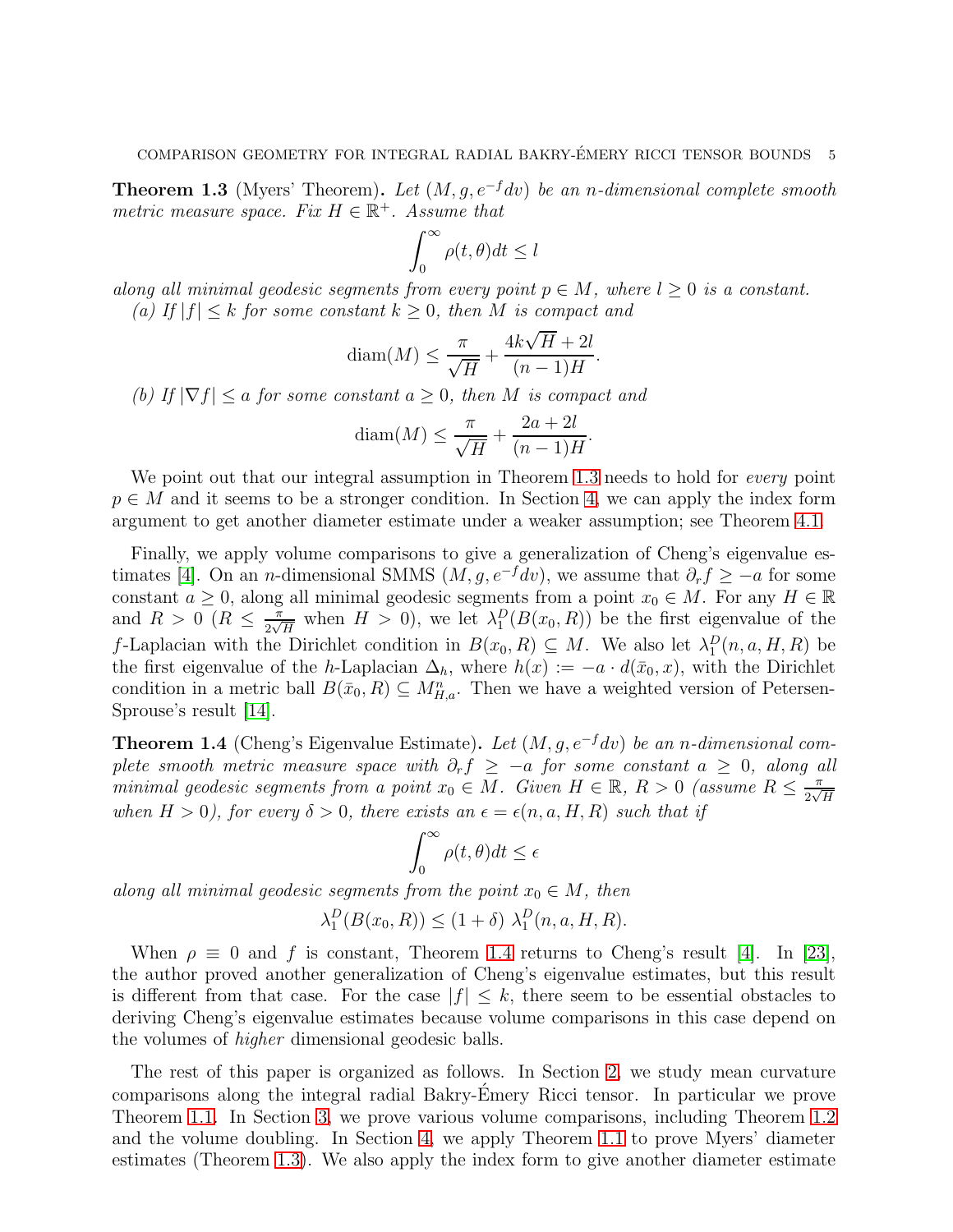(Theorem [4.1\)](#page-15-0). In Section [5,](#page-18-0) we apply the volume doubling to prove eigenvalue estimates (Theorem [1.4\)](#page-4-1).

Acknowledgement. The author would like to thank Homare Tadano for providing the manuscript [\[19\]](#page-20-2) and pointing out a mini omission in the proof of Theorem [4.1.](#page-15-0) He also thanks the referee for a very careful reading of the paper and helpful suggestions. This work was partially supported by the Natural Science Foundation of Shanghai (17ZR1412800).

## 2. Mean curvature comparison

<span id="page-5-0"></span>In this section, we will discuss mean curvature comparisons on  $(M, q, e^{-f}dv)$  when the integral radial Bakry-Emery Ricci tensor and f or  $\partial_r f$  are bounded. We shall prove Theorem [1.1.](#page-2-0) The proof mainly uses the arguments of Petersen and Wei [15], and Wei and Wylie [21]. First, we give a rough estimate on  $m<sub>f</sub>$  which will be used in the proof of Myers' type diameter estimates.

<span id="page-5-1"></span>**Theorem 2.1.** Let  $(M, g, e^{-f}dv)$  be an n-dimensional smooth metric measure space with a base point  $x \in M$ . Fix  $H \in \mathbb{R}$ . Then given any minimal geodesic segment from x and  $r_0 > 0,$ 

$$
m_f(r) \leq m_f(r_0) - (n-1)H(r-r_0) + \int_{r_0}^r \rho(t,\theta)dt
$$

for  $r \ge r_0$ . Equality holds for some  $r > r_0$  if and only if all the radial sectional curvatures are zero, Hess  $r \equiv 0$ , and  $\partial_r \partial_r f = (n-1)H - \rho(r,\theta)$  along the geodesic from  $r_0$  to r.

*Proof of Theorem [2.1.](#page-5-1)* Let  $u = r(y)$ , where  $r(y) = d(y, x)$  is the distance function. It is well-known that distance function r is almost smooth on M and also  $|\nabla r| = 1$  holds where  $r$  is smooth. Applying  $u$  to the Bochner formula

<span id="page-5-3"></span>
$$
\Delta |\nabla u|^2 = 2|\text{Hess }u|^2 + 2g(\nabla u, \nabla \Delta u) + 2\text{Ric}(\nabla u, \nabla u)
$$

and using the fact  $|\nabla r| = 1$ , we get

(3) 
$$
0 = |\text{Hess } r|^2 + \partial_r(\Delta r) + \text{Ric}(\partial_r, \partial_r),
$$

where  $\partial_r = \nabla r$ . Note that Hess r is the second fundamental from of the geodesic sphere and  $\Delta r = m$ , the mean curvature of the geodesic sphere. By the Schwarz inequality,

(4) 
$$
m' \leq -\frac{m^2}{n-1} - \text{Ric}(\partial_r, \partial_r).
$$

Since  $m_f := m - \partial_r f$ , i.e.  $m_f = \Delta_f r$ , then

<span id="page-5-4"></span>
$$
m'_f = m' - \partial_r \partial_r f,
$$

and hence

<span id="page-5-2"></span>
$$
m'_f \le -\frac{m^2}{n-1} - \text{Ric}_f(\partial_r, \partial_r).
$$

By the definition of  $\rho(r, \theta)$ , we get

(5) 
$$
m'_f \le -\frac{m^2}{n-1} - (n-1)H - \rho(r,\theta) \le -(n-1)H + \rho(r,\theta).
$$

Integrating this inequality from  $r_0$  to r gives the result.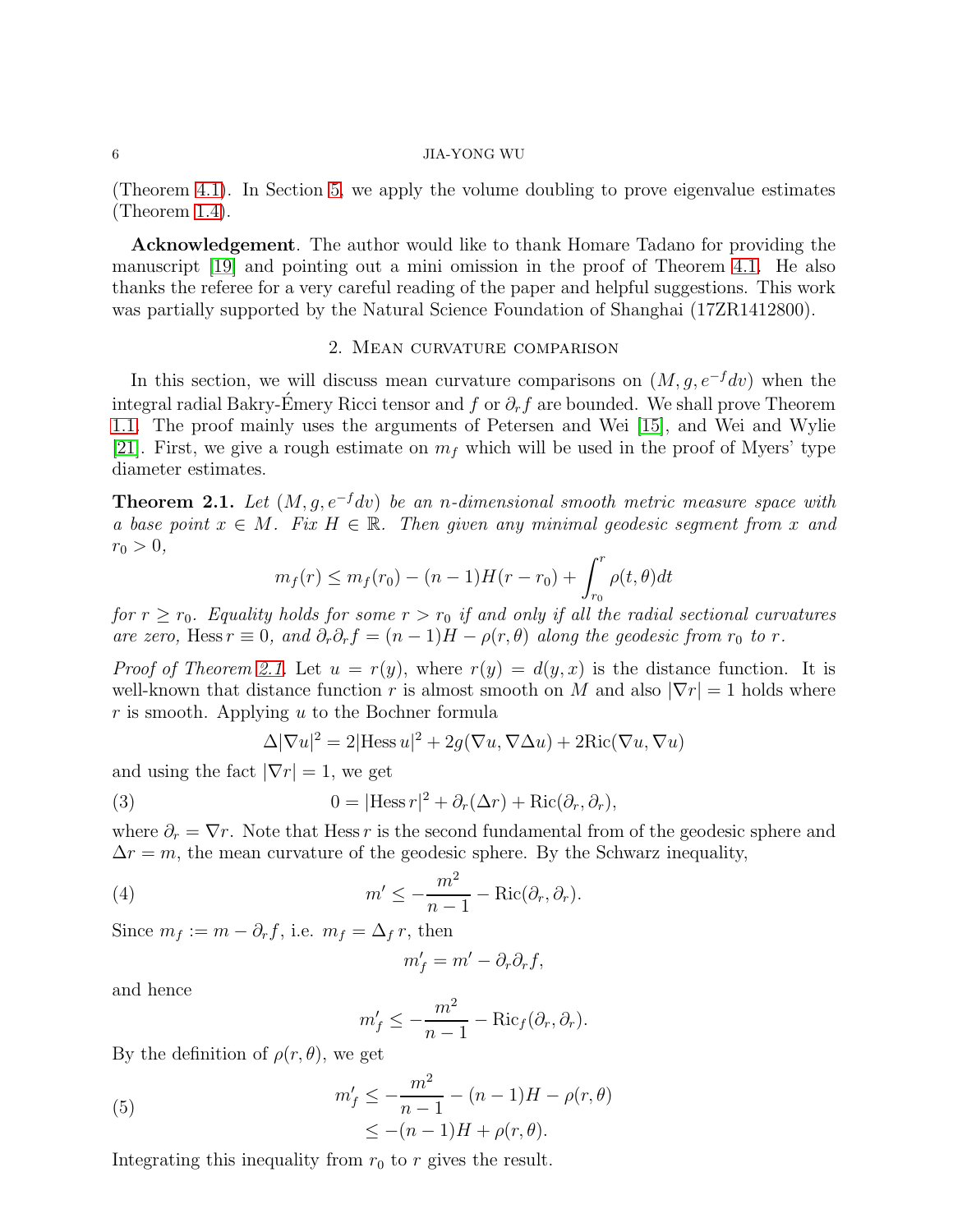To see the equality statement, suppose that

$$
m'_f = -(n-1)H + \rho(r, \theta)
$$

on an interval  $[r_0, r]$ , then from [\(5\)](#page-5-2) we get  $m = 0$  (i.e.  $\Delta r = 0$ ). We also have

$$
(n-1)H - \text{Ric}_f(\partial_r, \partial_r) = \rho(r, \theta).
$$

So,

$$
m'_f = -\partial_r \partial_r f = -\text{Ric}_f(\partial_r, \partial_r) = -(n-1)H + \rho(r, \theta).
$$

This implies  $\text{Ric}(\partial_r, \partial_r) = 0$ . Then from [\(3\)](#page-5-3) we have Hess  $r = 0$ , which implies the sectional curvatures must be zero.

In the following we will prove Theorem [1.1.](#page-2-0)

Proof of Theorem [1.1.](#page-2-0) We start to prove part (a) of Theorem 1.1. From [\(4\)](#page-5-4), we see that this inequality becomes equality if and only if the radial sectional curvatures are constant. So the mean curvature  $m_H(r)$  of the *n*-dimensional model space satisfies

$$
m'_H = -\frac{m_H^2}{n-1} - (n-1)H,
$$

where

$$
m_H(r) := (n-1) \frac{\text{sn}'_H(r)}{\text{sn}_H(r)},
$$

and  $\text{sn}_H(r)$  is the unique function satisfying

$$
\mathrm{sn}''_H(r) + H\mathrm{sn}_H(r) = 0
$$

with  $\text{sn}_H(0) = 0$  and  $\text{sn}'_H(0) = 1$ . So

$$
(m - m_H)' \le -\frac{m^2 - m_H^2}{n - 1} + (n - 1)H - \text{Ric}(\partial r, \partial r)
$$
  

$$
\le -\frac{m^2 - m_H^2}{n - 1} + \partial_r \partial_r f + \rho(r, \theta),
$$

where we used the definition of  $\rho$  in the second inequality. Then we compute that

$$
[\text{sn}_{H}^{2}(m - m_{H})]' = \text{sn}_{H}^{2} \frac{2m_{H}}{n-1} (m - m_{H}) + \text{sn}_{H}^{2} \left( -\frac{m^{2} - m_{H}^{2}}{n-1} + \partial_{r} \partial_{r} f + \rho(r, \theta) \right)
$$
  
=  $-\text{sn}_{H}^{2}(r) \frac{(m - m_{H})^{2}}{n-1} + \text{sn}_{H}^{2}(r) \partial_{r} \partial_{r} f + \text{sn}_{H}^{2}(r) \rho(r, \theta)$   
 $\leq \text{sn}_{H}^{2}(r) \partial_{r} \partial_{r} f + \text{sn}_{H}^{2}(r) \rho(r, \theta).$ 

Integrating the above inequality from 0 to r yields

$$
\mathrm{sn}_{H}^{2}(r)m(r) \leq \mathrm{sn}_{H}^{2}(r)m_{H}(r) + \int_{0}^{r} \mathrm{sn}_{H}^{2}(t)\partial_{t}\partial_{t}f(t)dt + \int_{0}^{r} \mathrm{sn}_{H}^{2}(t)\rho(t,\theta)dt.
$$

Integrating by parts on the above third term,

<span id="page-6-0"></span>(6) 
$$
\mathrm{sn}_{H}^{2}(r)m_{f}(r) \leq \mathrm{sn}_{H}^{2}(r)m_{H}(r) - \int_{0}^{r} \partial_{t}f(t)(\mathrm{sn}_{H}^{2})'(t)dt + \int_{0}^{r} \mathrm{sn}_{H}^{2}(t)\rho(t,\theta)dt,
$$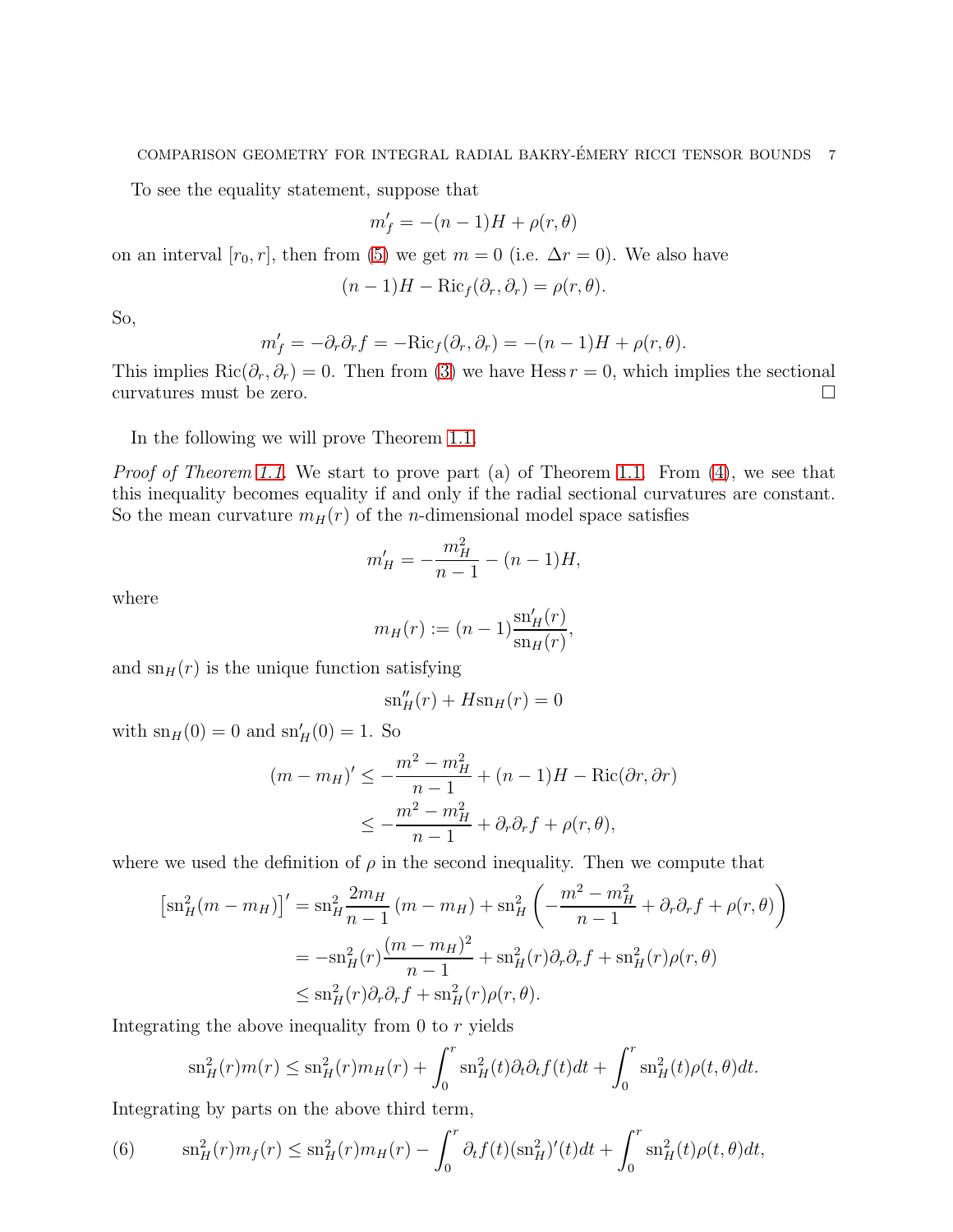where  $m_f := m - \partial_r f$ . Integrating by parts on the above third term again,

<span id="page-7-0"></span>
$$
(7) \ \ \mathrm{sn}_{H}^{2}(r)m_{f}(r) \leq \mathrm{sn}_{H}^{2}(r)m_{H}(r) - f(r)(\mathrm{sn}_{H}^{2}(r))' + \int_{0}^{r} f(t)(\mathrm{sn}_{H}^{2})''(t)dt + \int_{0}^{r} \mathrm{sn}_{H}^{2}(t)\rho(t,\theta)dt.
$$

We see that if  $H \leq 0$ , then  $(\text{sn}_H^2)''(t) \geq 0$ ; if  $H > 0$  and  $0 < r \leq \frac{\pi}{4\sqrt{3}}$  $\frac{\pi}{4\sqrt{H}}$ , then  $(\text{sn}_H^2)''(t) \geq 0$ . Hence when  $|f| \leq k$ , in any case, we have

$$
\mathrm{sn}_{H}^{2}(r)m_{f}(r) \leq \mathrm{sn}_{H}^{2}(r)m_{H}(r) + 2k(\mathrm{sn}_{H}^{2}(r))' + \int_{0}^{r} \mathrm{sn}_{H}^{2}(t)\rho(t,\theta)dt.
$$

Noticing that

$$
(\mathrm{sn}_{H}^{2}(r))' = 2\mathrm{sn}_{H}(r)(\mathrm{sn}_{H}(r))' = \frac{2m_{H}(r)}{n-1}\mathrm{sn}_{H}^{2}(r)
$$

and  $\operatorname{sn}^2_H(t)$  is increasing, we finally get

$$
m_f(r) \le m_H^{n+4k}(r) + \int_0^r \rho(t,\theta)dt
$$

along that minimal geodesic segment from  $x$ . This proves the first inequality of theorem.

Next we prove the case  $H > 0$  and  $\frac{\pi}{4\sqrt{H}} \leq r \leq \frac{\pi}{2\sqrt{2}}$  $\frac{\pi}{2\sqrt{H}}$ . We start with [\(7\)](#page-7-0) and give a delicate estimate. Since  $m_H(r) \geq 0$  for  $\frac{\pi}{4\sqrt{H}} \leq r \leq \frac{\pi}{2\sqrt{2}}$  $\frac{\pi}{2\sqrt{H}}$ , we observe that

$$
-f(r)(\mathrm{sn}_{H}^{2}(r))' = -f(r)\frac{2m_{H}(r)}{n-1}\mathrm{sn}_{H}^{2}(r)
$$

$$
\leq \frac{2k}{n-1}m_{H}(r)\mathrm{sn}_{H}^{2}(r).
$$

Also,

$$
\int_0^r f(t) \cdot (\mathrm{sn}_H^2)''(t)dt \le k \left( \int_0^{\frac{\pi}{4\sqrt{H}}} (\mathrm{sn}_H^2)''(t)dt - \int_{\frac{\pi}{4\sqrt{H}}}^r (\mathrm{sn}_H^2)''(t)dt \right)
$$

$$
= k \left( \frac{2}{\sqrt{H}} - \mathrm{sn}_H(2r) \right).
$$

Substituting the above two estimates into [\(7\)](#page-7-0), we have

$$
\operatorname{sn}_H^2(r)m_f(r) \le \left(1 + \frac{2k}{n-1}\right) m_H(r)\operatorname{sn}_H^2(r) + k\left(\frac{2}{\sqrt{H}} - \operatorname{sn}_H(2r)\right)
$$
  
+ 
$$
\int_0^r \operatorname{sn}_H^2(t)\rho(t,\theta)dt
$$
  
= 
$$
\left(1 + \frac{4k}{n-1}\right) \operatorname{sn}_H^2(r)\frac{m_H(r)}{\sin(2\sqrt{H}r)} + \int_0^r \operatorname{sn}_H^2(t)\rho(t,\theta)dt
$$
  

$$
\le \left(1 + \frac{4k}{n-1}\right) \operatorname{sn}_H^2(r)\frac{m_H(r)}{\sin(2\sqrt{H}r)} + \operatorname{sn}_H^2(r)\int_0^r \rho(t,\theta)dt.
$$

Hence,

$$
m_f(r) \le \left(1 + \frac{4k}{n-1} \cdot \frac{1}{\sin(2\sqrt{H}r)}\right) m_H(r) + \int_0^r \rho(t,\theta)dt
$$

which completes the second inequality of theorem. Hence Theorem [1.1](#page-2-0) (a) follows.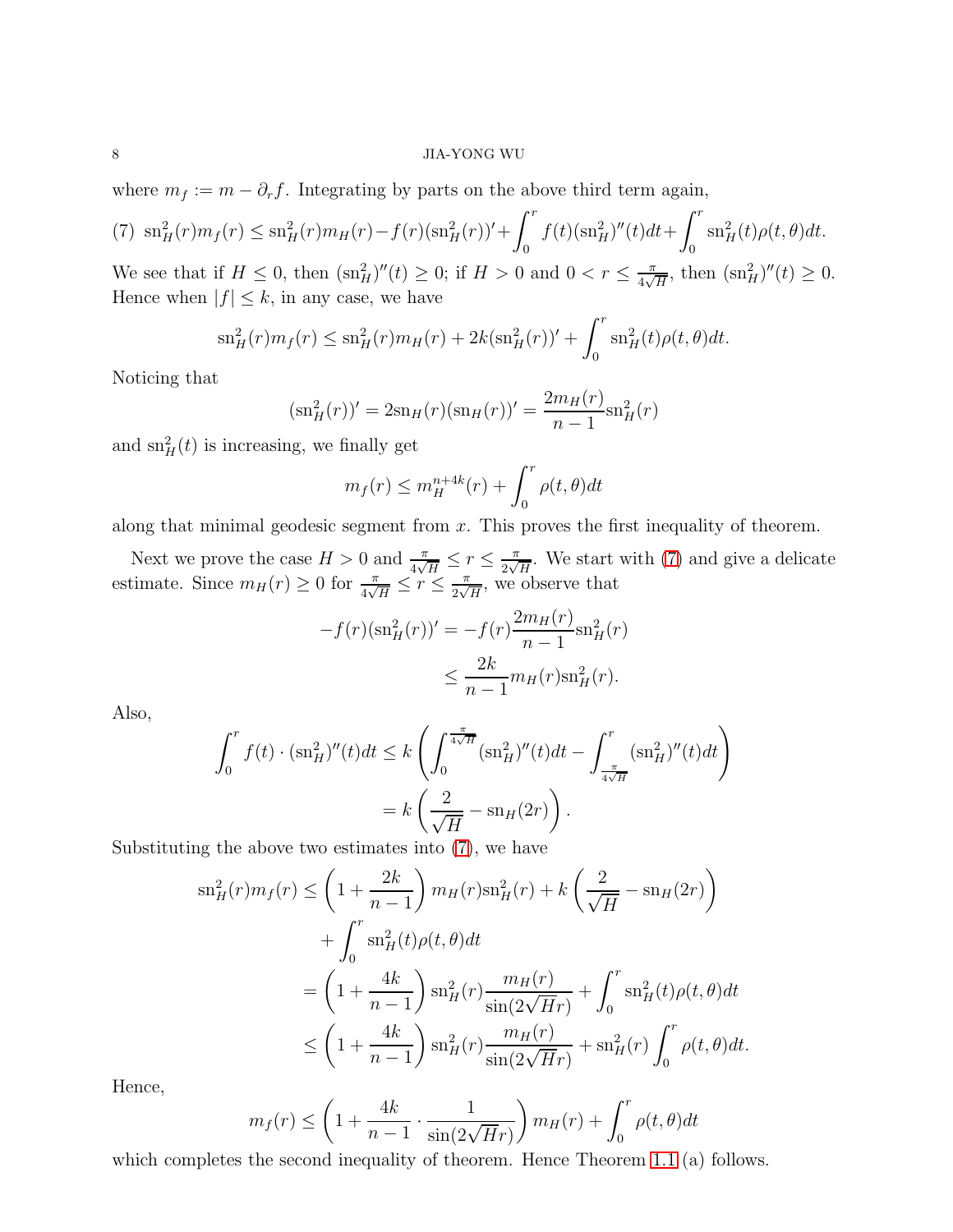Under Theorem [1.1](#page-2-0) (b) assumptions, we see that

$$
(\text{sn}_{H}^{2})'(t) = 2\text{sn}_{H}(t)(\text{sn}_{H})'(t) \ge 0.
$$

So if  $\partial_r f \geq -a$ , from [\(6\)](#page-6-0), we have

$$
\mathrm{sn}_{H}^{2}(r)m_{f}(r) \leq \mathrm{sn}_{H}^{2}(r)m_{H}(r) + a \int_{0}^{r} (\mathrm{sn}_{H}^{2})'(t)dt + \int_{0}^{r} \mathrm{sn}_{H}^{2}(t)\rho(t,\theta)dt
$$

and the third inequality of theorem follows.

To see the equality statement, assume that  $\partial_r f \geq -a$  and

$$
m_f(r) = m_H^n(r) + a + \int_0^r \rho(t, \theta) dt
$$

for some r. Substituting them into  $(6)$ ,

$$
a \operatorname{sn}_{H}^{2}(r) + \operatorname{sn}_{H}^{2}(r^{2}) \int_{0}^{r} \rho(t,\theta)dt \le -\int_{0}^{r} \partial_{t}f(t)(\operatorname{sn}_{H}^{2})'(t)dt + \int_{0}^{r} \operatorname{sn}_{H}^{2}(t)\rho(t,\theta)dt
$$
  

$$
\le a \int_{0}^{r} (\operatorname{sn}_{H}^{2})'(t)dt + \int_{0}^{r} \operatorname{sn}_{H}^{2}(t)\rho(t,\theta)dt,
$$

where we used  $\partial_r f \geq -a$ . This implies  $\rho(r,\theta) = 0$  along that minimal geodesic segment r from  $x \in M$ . In other words, Ric $f(\partial_r, \partial_r) \ge (n-1)H$ . Therefore the rigidity follows from the rigidity for the Wei-Wylie's mean curvature comparison: see Theorem 1.1 in [21]. □ the rigidity for the Wei-Wylie's mean curvature comparison; see Theorem 1.1 in [21].

# 3. Volume comparison

<span id="page-8-0"></span>In this section, we will apply mean curvature comparisons to prove volume comparisons on  $(M, g, e^{-f}dv)$  when the integral radial Bakry-Emery Ricci tensor is bounded and f or  $\partial_r f$  is bounded.

On an *n*-dimensional SMMS  $(M^n, g, e^{-f}dv_g)$ , let  $\mathcal{A}_f(t, \theta) = e^{-f}\mathcal{A}(t, \theta)$  be the volume element of the weighted volume form  $e^{-f} dv_g = \mathcal{A}_f(t, \theta) dt \wedge d\theta_{n-1}$  in polar coordinate  $(r, \theta)$ , where  $\mathcal{A}(t, \theta)$  is the standard volume element of the metric g. Let

$$
A_f(x,r) = \int_{S^{n-1}} \mathcal{A}_f(r,\theta) d\theta_{n-1},
$$

be the weighted volume of the geodesic sphere  $S(x, r) = \{y \in M | d(x, y) = r\}$ , and let  $A_H(r)$  be the volume of the geodesic sphere  $S(x,r)$  in the model space  $(M_H^n, g_H)$ , the ndimensional simply connected space with constant sectional curvature H. Moreover, the weighted volume of the ball  $B(x, r) = \{y \in M | d(x, y) \leq r\}$  is defined by

$$
V_f(x,r) = \int_0^r A_f(x,t)dt.
$$

When  $\partial_r f \geq -a$  for some constant  $a \geq 0$ , along all minimal geodesic segments from  $x \in M$ , we modify the usual model space  $(M_H^n, g_H)$  to the weighted model space  $M_{H,a}^n =$  $(M_H^n, g_H, e^{-h}dv_{g_H}, O)$ , where  $O \in M_H^n$ , and  $h(x) = -a \cdot d(x, O)$ . Let  $\mathcal{A}_H^a$  be the *h*-volume element in  $M_{H,a}^n$ . That is,

$$
\mathcal{A}_H^a(r) = e^{ar} \mathcal{A}_H(r),
$$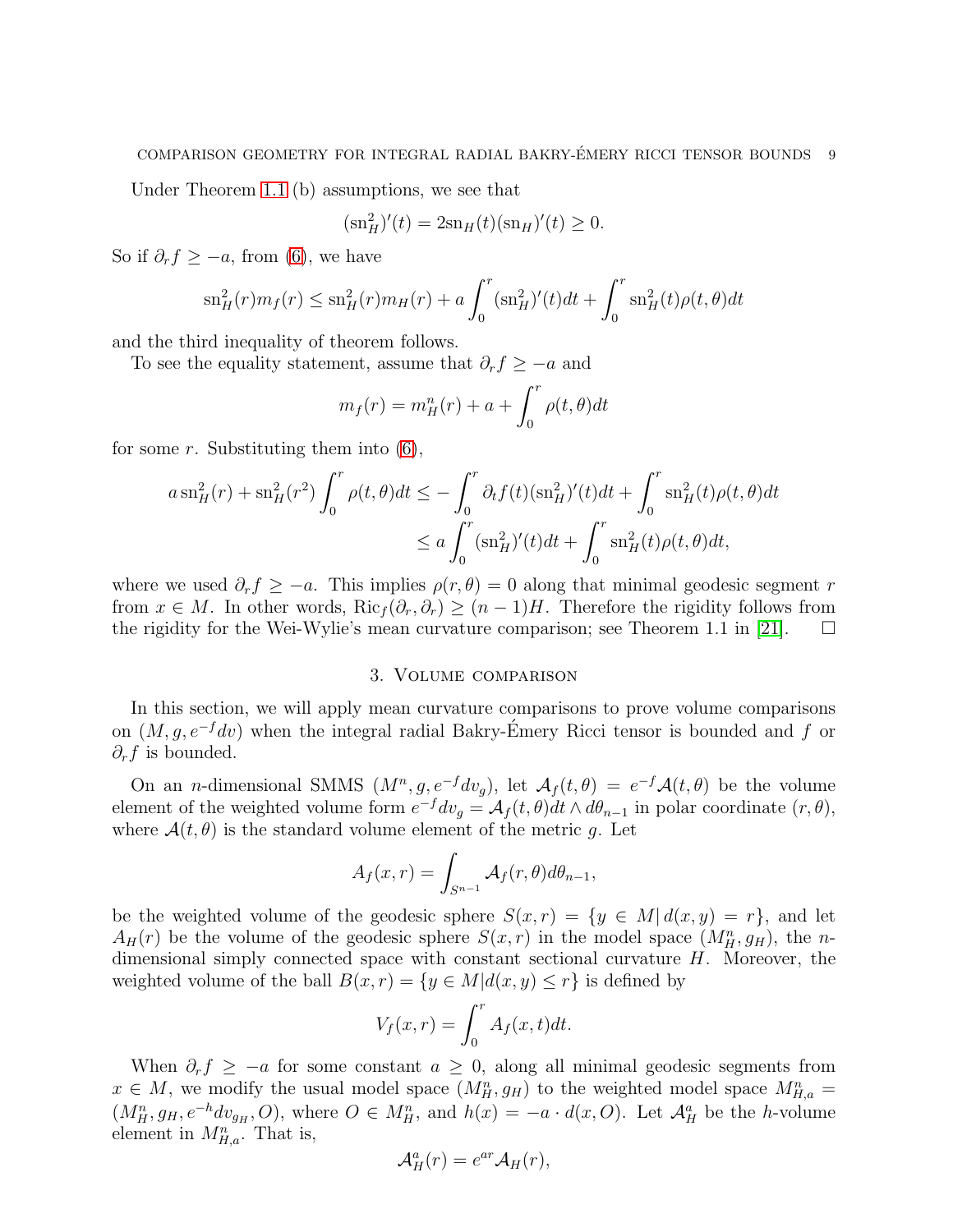where  $\mathcal{A}_H$  is the Riemannian volume element in  $(M_H^n, g_H)$ . The corresponding h-volume of the geodesic sphere in the weighted model space  $M_{H,a}^n$  is defined by

$$
A_H^a(r) = \int_{S^{n-1}} \mathcal{A}_H^a(r,\theta) d\theta_{n-1}.
$$

The *h*-volume of the ball  $B(O, r) \subset M_H^n$  is defined by

$$
V_H^a(r) = \int_0^r A_H^a(t)dt.
$$

In order to prove Theorem [1.2,](#page-3-0) we first apply Theorem [1.1](#page-2-0) to prove area comparisons of the geodesic spheres.

<span id="page-9-0"></span>**Theorem 3.1.** Let  $(M, g, e^{-f}dv)$  be an n-dimensional smooth metric measure space with base point  $x \in M$ . Fix  $H \in \mathbb{R}$ . Assume that

<span id="page-9-1"></span>
$$
\int_0^\infty \rho(t,\theta)dt \le l
$$

along all minimal geodesic segments from  $x \in M$ , where  $l \geq 0$  is a constant.

(a) If  $|f| \leq k$  for some constant  $k \geq 0$ , then for  $0 < r \leq R$  (assume  $R \leq \frac{\pi}{4\sqrt{k}}$  $\frac{\pi}{4\sqrt{H}}$  when  $H > 0$ ),

(8) 
$$
\frac{A_f(x, R)}{A_H^{n+4k}(R)} \le e^{c(n,k,H)Rl} \frac{A_f(x, r)}{A_H^{n+4k}(r)}
$$

where  $c(n, k, h) := \frac{V(S^{n+4k-1})}{V(S^{n-1})}$  $\frac{(S^{n+4k-1})}{V(S^{n-1})}$  and  $V(S^{n-1})$  is the area of the unit sphere  $S^{n-1} \subset M_H^{n-1}$ .

(b) If  $\partial_r f \ge -a$  for some constant  $a \ge 0$ , along all minimal geodesic segments from  $x \in M$ , then for  $0 < r \leq R$  (assume  $R \leq \frac{\pi}{2\sqrt{2}}$  $\frac{\pi}{2\sqrt{H}}$  when  $H > 0$ ),

(9) 
$$
\frac{A_f(x,R)}{A_H^a(R)} \le e^{Rl} \frac{A_f(x,r)}{A_H^a(r)}.
$$

Proof of Theorem [3.1.](#page-9-0) Applying

<span id="page-9-2"></span>
$$
\mathcal{A}'_f = m_f \mathcal{A}_f \quad \text{and} \quad (\mathcal{A}_H^{n+4k})' = m_H^{n+4k} \mathcal{A}_H,
$$

we compute that

$$
\frac{d}{dt}\left(\frac{\mathcal{A}_f(t,\theta)}{\mathcal{A}_H^{n+4k}(t)}\right) = (m_f - m_H^{n+4k})\frac{\mathcal{A}_f(t,\theta)}{\mathcal{A}_H^{n+4k}(t)}.
$$

Then by Theorem [1.1](#page-2-0) (a), we have

$$
\frac{d}{dt} \left( \frac{A_f(x,t)}{A_H^{n+4k}(t)} \right) = \frac{1}{V(S^{n-1})} \int_{S^{n-1}} \frac{d}{dt} \left( \frac{A_f(t,\theta)}{A_H^{n+4k}(t)} \right) d\theta_{n-1}
$$
\n
$$
= \frac{V(S^{n+4k-1})}{V(S^{n-1})} \frac{1}{A_H^{n+4k}(t)} \int_{S^{n-1}} \left( \int_0^t \rho(\tau,\theta) d\tau \right) A_f(t,\theta) d\theta_{n-1}
$$
\n
$$
\leq \frac{c(n,k,H)l}{A_H^{n+4k}(t)} \int_{S^{n-1}} A_f(t,\theta) d\theta_{n-1}
$$
\n
$$
= c(n,k,H)l \frac{A_f(x,t)}{A_H^{n+4k}(t)},
$$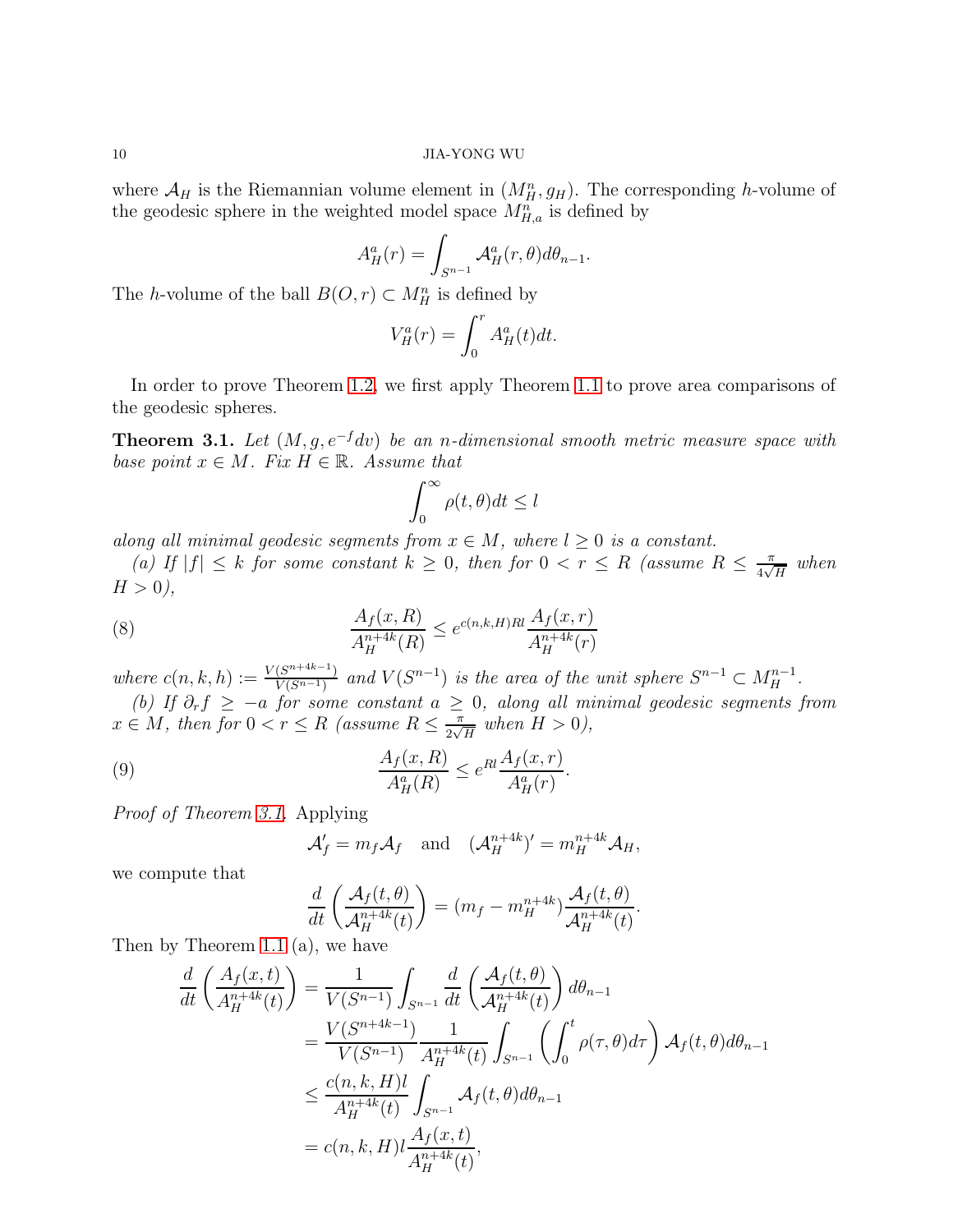where  $c(n, k, H) := \frac{V(S^{n+4k-1})}{V(S^{n-1})}$  $\frac{(S^{n+4k-1})}{V(S^{n-1})}$  and  $V(S^{n-1})$  is the area of the unit sphere  $S^{n-1} \subset M_H^{n-1}$ . Here we used the relation

$$
A_H^{n+4k}(t) = \int_{S^{n+4k-1}} \mathcal{A}_H^{n+4k}(t) d\theta = V(S^{n+4k-1}) \mathcal{A}_H^{n+4k}(t)
$$

in the above second equality. Separating variables and integrating from  $r$  to  $R$ , we immediately get [\(8\)](#page-9-1).

Next we shall prove [\(9\)](#page-9-2). We apply

$$
\mathcal{A}'_f = m_f \mathcal{A}_f \quad \text{and} \quad \mathcal{A}_H^{a'} = (m_H + a) \mathcal{A}_H^a
$$

to compute that

$$
\frac{d}{dt}\left(\frac{\mathcal{A}_f(t,\theta)}{\mathcal{A}_H^a(t)}\right) = (m_f - m_H - a)\frac{\mathcal{A}_f(t,\theta)}{\mathcal{A}_H^a(t)}.
$$

Using this, by Theorem [1.1](#page-2-0) (b) and our theorem assumption, we estimate that

$$
\frac{d}{dt} \left( \frac{A_f(x,t)}{A_H^a(t)} \right) = \frac{1}{V(S^{n-1})} \int_{S^{n-1}} \frac{d}{dt} \left( \frac{A_f(t,\theta)}{A_H^a(t)} \right) d\theta_{n-1}
$$
\n
$$
= \frac{1}{V(S^{n-1})} \int_{S^{n-1}} (m_f - m_H - a) \frac{A_f(t,\theta)}{A_H^a(t)} d\theta_{n-1}
$$
\n
$$
\leq \frac{1}{V(S^{n-1})} \int_{S^{n-1}} \left( \int_0^\infty \rho(\tau,\theta) d\tau \right) \frac{A_f(t,\theta)}{A_H^a(t)} d\theta_{n-1}
$$
\n
$$
\leq l \frac{A_f(x,t)}{A_H^a(t)}.
$$

Separating variables and integrating from r to R, we get  $(9)$ .

Similar to the argument of Petersen and Wei [15], we will apply Theorem [3.1](#page-9-0) to complete the proof of Theorem [1.2.](#page-3-0)

Proof of Theorem [1.2.](#page-3-0) We first prove part (a). Recall that

$$
\frac{V_f(x,r)}{V_H^{n+4k}(r)} = \frac{\int_0^r A_f(x,t)dt}{\int_0^r A_H^{n+4k}(t)dt}.
$$

So we have

(10) 
$$
\frac{d}{dr}\left(\frac{V_f(x,r)}{V_H^{n+4k}(r)}\right) = \frac{A_f(x,r)\int_0^r A_H^{n+4k}(t)dt - A_H^{n+4k}(r)\int_0^r A_f(x,t)dt}{(V_H^{n+4k}(r))^2}.
$$

Notice that, by Theorem [3.1](#page-9-0) (a), for  $t \leq r$ ,

<span id="page-10-0"></span>
$$
A_f(x,r)A_H^{n+4k}(t) - A_H^{n+4k}(r)A_f(x,t) \le (e^{c(n,k,H)lr} - 1)A_H^{n+4k}(r)A_f(x,t).
$$

Substituting this into [\(10\)](#page-10-0) yields

$$
\frac{d}{dr}\left(\frac{V_f(x,r)}{V_H^{n+4k}(r)}\right) \le \left(e^{c(n,k,H)lr} - 1\right) \frac{A_H^{n+4k}(r)}{V_H^{n+4k}(r)} \left(\frac{V_f(x,r)}{V_H^{n+4k}(r)}\right).
$$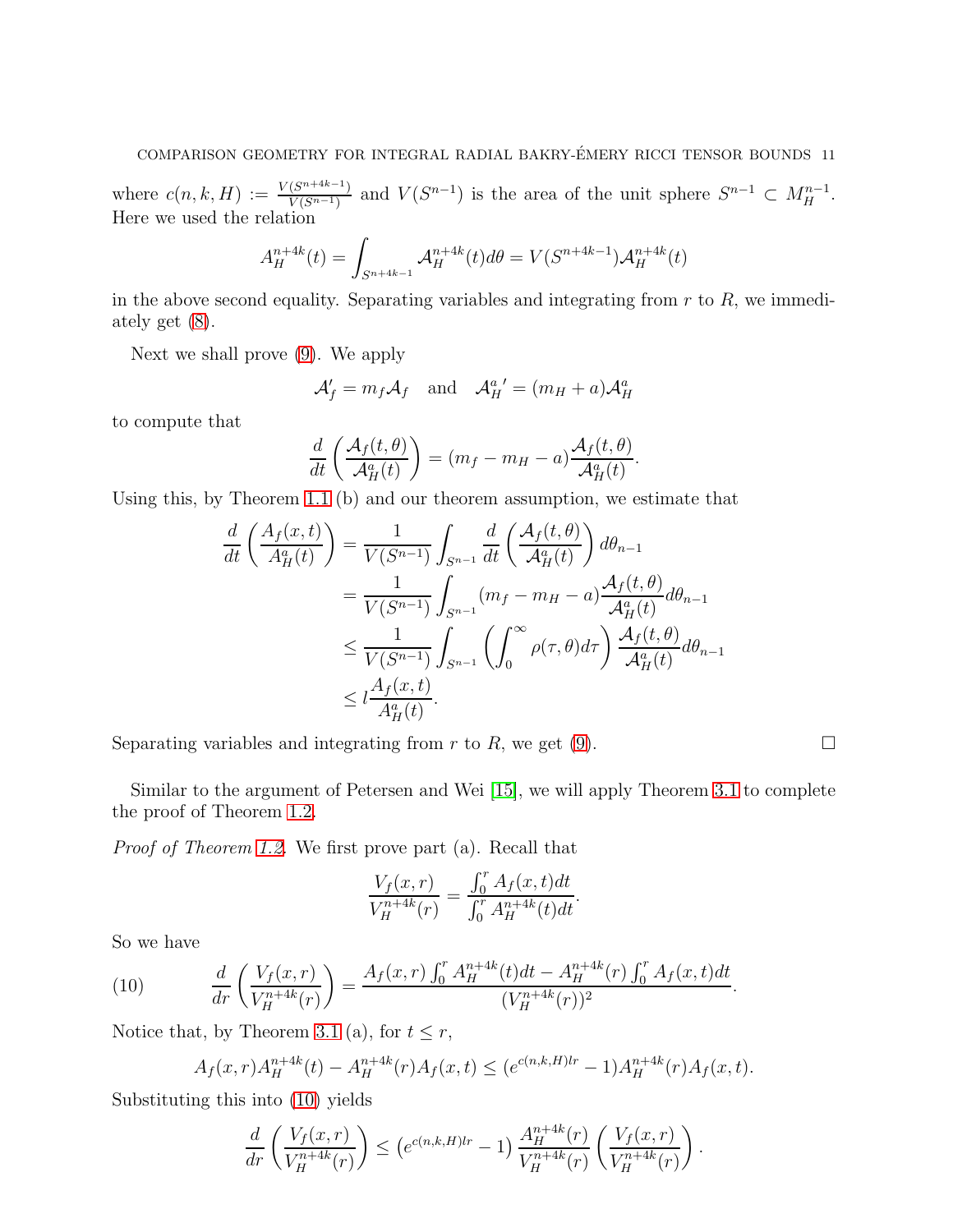Separating variables and integrating from r to R ( $r \leq R$ ), we get

$$
\frac{V_f(x, R)}{V_H^{n+4k}(R)} \le \frac{V_f(x, r)}{V_H^{n+4k}(r)} \exp \left\{ \int_r^R \left( e^{c(n,k,H)lt} - 1 \right) \frac{A_H^{n+4k}(t)}{V_H^{n+4k}(t)} dt \right\}
$$
\n
$$
\le \frac{V_f(x, r)}{V_H^{n+4k}(r)} \exp \left\{ \int_0^R \left( e^{c(n,k,H)lt} - 1 \right) \frac{A_H^{n+4k}(t)}{V_H^{n+4k}(t)} dt \right\}
$$

and Theorem [1.2](#page-3-0) (a) follows.

Next we shall prove Theorem [1.2](#page-3-0) (b). The proof is very similar to the arguments of part (a) in Theorem [1.2.](#page-3-0) For the completeness we provide a detailed proof. It is known that

$$
\frac{V_f(x,r)}{V_H^a(r)} = \frac{\int_0^r A_f(x,t)dt}{\int_0^r A_H^a(t)dt}.
$$

So we compute

(11) 
$$
\frac{d}{dr}\left(\frac{V_f(x,r)}{V_H^a(r)}\right) = \frac{A_f(x,r)\int_0^r A_H^a(t)dt - A_H^a(r)\int_0^r A_f(x,t)dt}{(V_H^a(r))^2}
$$

By  $(9)$ , we see that

<span id="page-11-0"></span>
$$
A_f(x,r)A^a_H(t) - A^a_H(r)A_f(x,t) \le (e^{lr} - 1)A^a_H(r)A_f(x,t)
$$

for  $t \leq r$ . Substituting this into [\(11\)](#page-11-0) yields

$$
\frac{d}{dr}\left(\frac{V_f(x,r)}{V_H^a(r)}\right) \leq \left(e^{lr}-1\right)\frac{A_H^a(r)}{V_H^a(r)}\left(\frac{V_f(x,r)}{V_H^a(r)}\right).
$$

Separating variables and integrating from r to  $R$  ( $r \leq R$ ), we have

$$
\frac{V_f(x, R)}{V_H^a(R)} \le \frac{V_f(x, r)}{V_H^a(r)} \exp\left\{\int_r^R \left(e^{lt} - 1\right) \frac{A_H^a(t)}{V_H^a(t)} dt\right\}
$$

$$
\le \frac{V_f(x, r)}{V_H^a(r)} \exp\left\{\int_0^R \left(e^{lt} - 1\right) \frac{A_H^a(t)}{V_H^a(t)} dt\right\}
$$

and Theorem [1.2](#page-3-0) (b) follows.

The weighted volume comparisons immediately yield volume doubling properties of smooth metric measure spaces.

<span id="page-11-1"></span>Corollary 3.2 (Volume Doubling). Let  $(M, g, e^{-f}dv)$  be an n-dimensional complete smooth metric measure space.

(a) Assume that  $|f| \leq k$  for some constant  $k \geq 0$ . Given  $H \in \mathbb{R}$ ,  $\alpha > 1$  and  $R > 0$  (assume  $R \leq \frac{\pi}{4\sqrt{2}}$  $\frac{\pi}{4\sqrt{H}}$  when  $H > 0$ ), there is an  $\epsilon = \epsilon(n, k, H, R, \alpha)$  such that if

$$
\int_0^\infty \rho(t,\theta)dt \le \epsilon,
$$

along all minimal geodesic segments from  $x \in M$ , then for all  $0 < r_1 < r_2 \le R$ ,

$$
\frac{V_f(x, r_2)}{V_f(x, r_1)} \le \alpha \frac{V_H^{n+4k}(r_2)}{V_H^{n+4k}(r_1)}
$$

.

.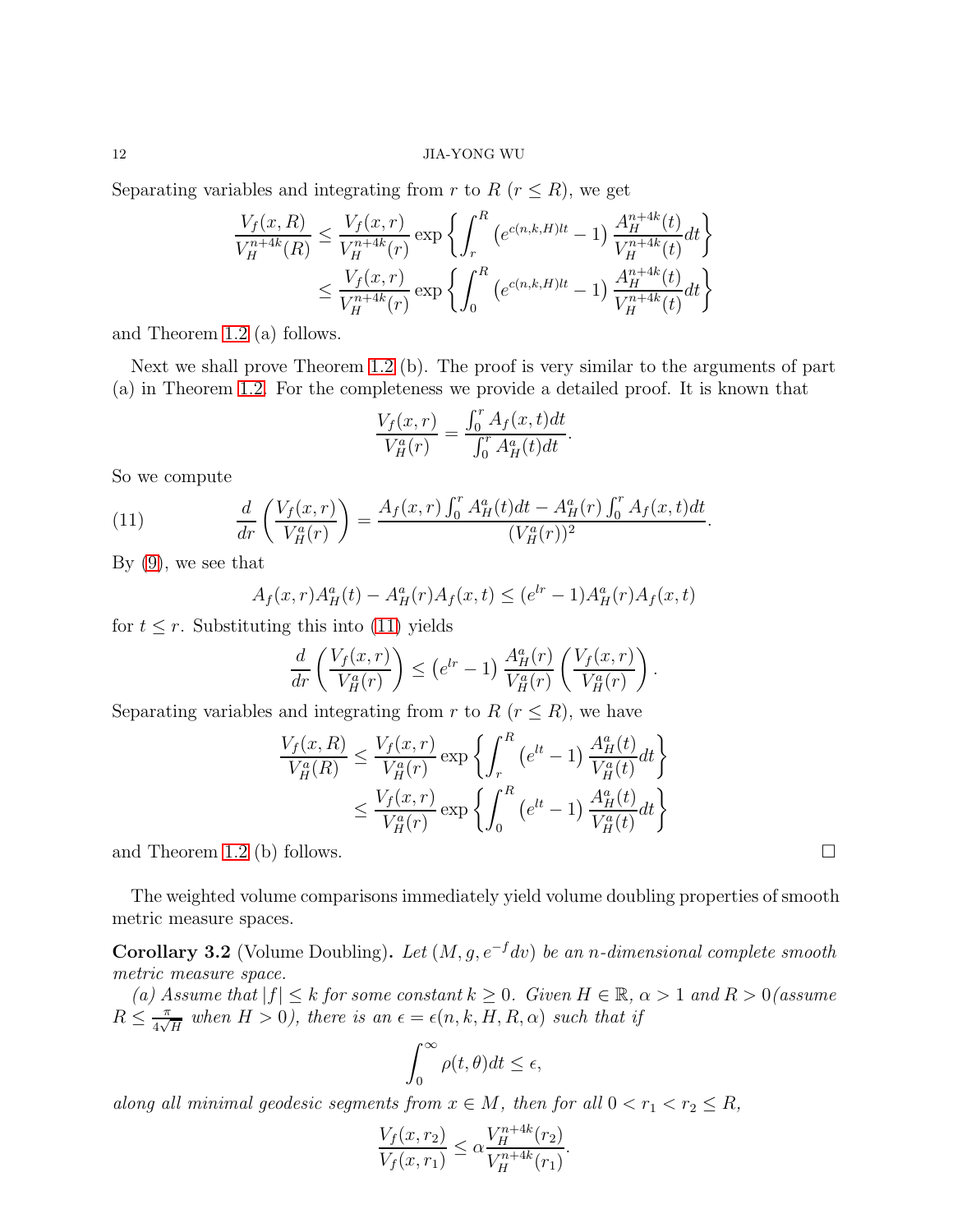(b) Assume that  $\partial_r f \geq -a$  for some constant  $a \geq 0$ , along all minimal geodesic segments from  $x \in M$ . Given  $H \in \mathbb{R}$ ,  $\alpha > 1$  and  $R > 0$  (assume  $R \leq \frac{\pi}{2\sqrt{M}}$  $\frac{\pi}{2\sqrt{H}}$  when  $H>0$ ), there is an  $\epsilon = \epsilon(n, a, H, R, \alpha)$  such that if

$$
\int_0^\infty \rho(t,\theta)dt \le \epsilon,
$$

along all minimal geodesic segments from  $x \in M$ , then for all  $0 < r_1 < r_2 \le R$ ,

$$
\frac{V_f(x,r_2)}{V_f(x,r_1)} \le \alpha \frac{V_H^a(r_2)}{V_H^a(r_1)}.
$$

*Proof of Corollary [3.2.](#page-11-1)* We only prove part (a); the proof of part (b) is similar. Assume that  $\int_0^\infty \rho(t, \theta) dt \leq l$  along all minimal geodesic segments from  $x \in M$ , where  $l \geq 0$  is a constant. Since  $|f| \leq k$ , by Theorem [1.2](#page-3-0) (a), for  $0 < r_1 < r_2 \leq R$ ,

(12) 
$$
\frac{V_f(x, r_2)}{V_H^{n+4k}(r_2)} \le \frac{V_f(x, r_1)}{V_H^{n+4k}(r_1)} \exp\left\{\int_{r_1}^{r_2} \left(e^{c(n,k,H)lt} - 1\right) \frac{A_H^{n+4k}(t)}{V_H^{n+4k}(t)} dt\right\}
$$

$$
\le \frac{V_f(x, r_1)}{V_H^{n+4k}(r_1)} \exp\left\{\int_0^R \left(e^{c(n,k,H)lt} - 1\right) \frac{A_H^{n+4k}(t)}{V_H^{n+4k}(t)} dt\right\},
$$

where  $c(n, k, H) := \frac{V(S^{n+4k-1})}{V(S^{n-1})}$  $\frac{(S^{n+m-1})}{V(S^{n-1})}$ . Notice that the right hand side of integral quantity is finite (depending on  $R$ ) because that

$$
\lim_{t \to 0} (e^{c(n,k,H)lt} - 1) \frac{A_H^{n+4k}(t)}{V_H^{n+4k}(t)} = 0.
$$

Set

$$
F(\sigma) := \int_0^R \left( e^{c(n,k,H)\sigma t} - 1 \right) \frac{A_H^{n+4k}(t)}{V_H^{n+4k}(t)} dt.
$$

We see that  $F(0) = 0$  and  $e^{F(0)} = 1$ . Moreover, the function  $F(\sigma)$  is continuous with respect to the parameter  $\sigma$ . Therefore, for any  $\alpha > 1$ , there exists a number  $\epsilon = \epsilon(n, k, H, R, \alpha)$  (as long as  $\epsilon$  is small enough) such that if  $\int_0^\infty \rho(t,\theta)dt \leq \epsilon$ , then

 $e^{F(\epsilon)} \leq \alpha.$ 

Hence the conclusion follows.

In the end of this section, we will give an absolute volume comparison when  $H < 0$  by modifying the argument of Jaramillo [12], which is an improvement of [\(2\)](#page-3-1). When  $\rho \equiv 0$ , this result returns to Jaramillo's result [12].

<span id="page-12-0"></span>**Theorem 3.3.** Let  $(M, q, e^{-f}dv)$  be an n-dimensional complete smooth metric measure space with a base point  $x \in M$ . Fix  $H < 0$ . Assume that

$$
\int_0^\infty \rho(t,\theta)dt \le l
$$

along all minimal geodesic segments from  $x \in M$ , where  $l \geq 0$  is a constant. If  $|f| \leq k$  for some constant  $k \geq 0$ , then

$$
V_f(x, R) \le e^{3k} \int_0^R \mathcal{A}_H(t) e^{\cosh(2\sqrt{-H}t) + lt} dt
$$

$$
\qquad \qquad \Box
$$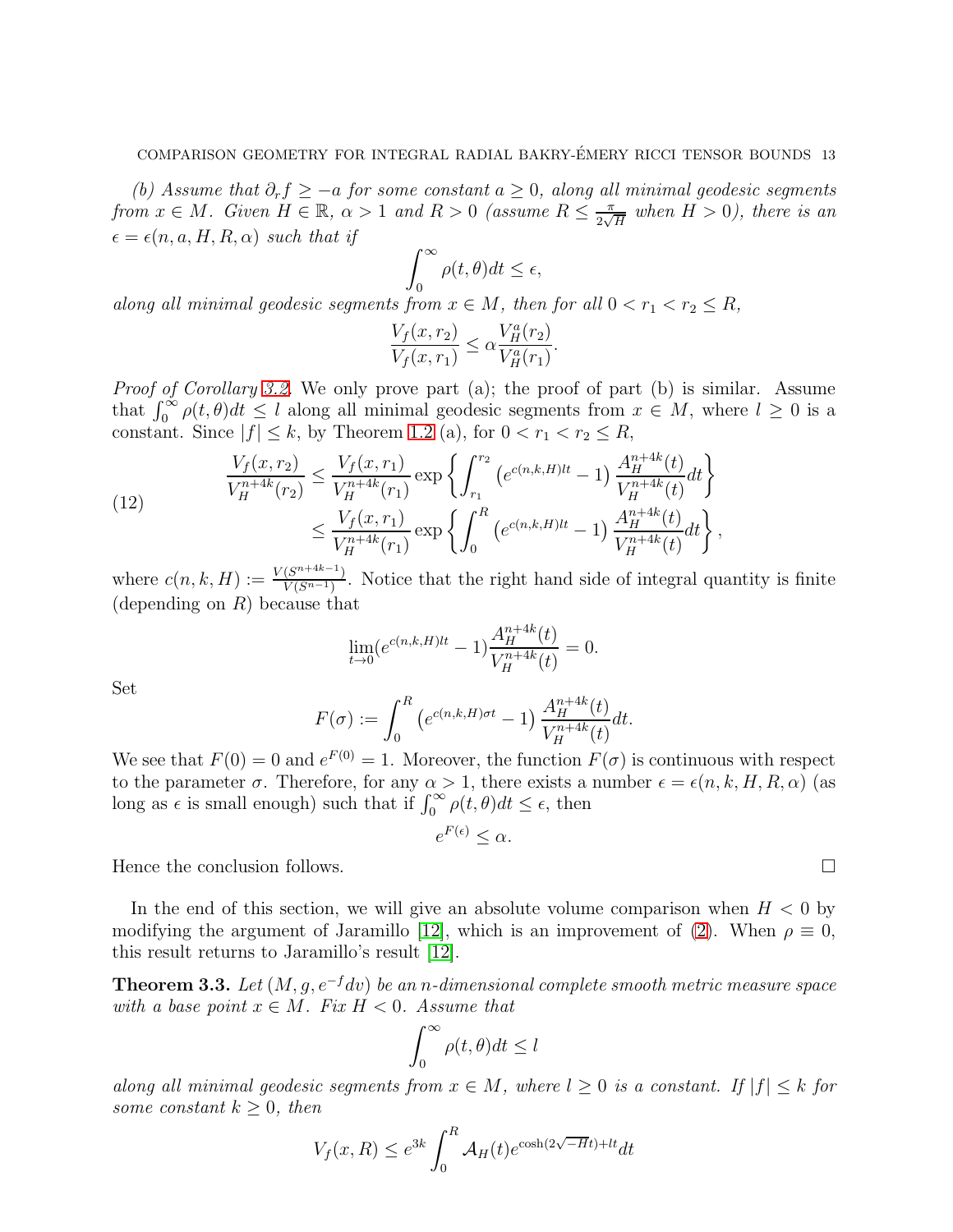for all  $R \geq 0$ .

Proof of Theorem [3.3.](#page-12-0) Recall that in the course of proving Theorem [1.1](#page-2-0) (a), by [\(7\)](#page-7-0) and the increase of  $\operatorname{sn}^2_H(r)$ , we indeed prove that

$$
m_f(r) \le m_H(r) - f(r) \frac{(\text{sn}_H^2(r))'}{\text{sn}_H^2(r)} + \int_0^r f(t) \frac{(\text{sn}_H^2)''(t)}{\text{sn}_H^2(r)} dt + \int_0^r \rho(t,\theta) dt
$$

along any a minimal geodesic segment from x, where  $\text{sn}_H(r) = \frac{1}{\sqrt{2\pi}}$  $\frac{1}{-H}$  sinh  $\sqrt{H}r$ , since  $H < 0$ . Integrating the above inequality from  $r_1$  to  $r_2$   $(r_2 \ge r_1)$  gives

$$
\int_{r_1}^{r_2} m_f(r) dr \le \int_{r_1}^{r_2} m_H(r) dr - \int_{r_1}^{r_2} f(r) \frac{(\text{sn}_H^2(r))'}{\text{sn}_H^2(r)} dr + \int_{r_1}^{r_2} \frac{1}{\text{sn}_H^2(r)} \left[ \int_0^r f(t) (\text{sn}_H^2)''(t) dt \right] dr + \int_{r_1}^{r_2} \left( \int_0^r \rho(t, \theta) dt \right) dr.
$$

Notice that

$$
-\int_{r_1}^{r_2} f(r) \frac{(\mathrm{sn}_{H}^{2}(r))'}{\mathrm{sn}_{H}^{2}(r)} dr + \int_{r_1}^{r_2} \frac{1}{\mathrm{sn}_{H}^{2}(r)} \left[ \int_{0}^{r} f(t) (\mathrm{sn}_{H}^{2})''(t) dt \right] dr
$$
  
\n
$$
= -2\sqrt{-H} \int_{r_1}^{r_2} f(r) \coth \sqrt{-H} r dr - 2H \int_{r_1}^{r_2} \mathrm{csch}^{2} \sqrt{-H} r \left[ \int_{0}^{r} f(t) \cosh 2\sqrt{-H} t dt \right] dr
$$
  
\n
$$
= -2\sqrt{-H} \int_{r_1}^{r_2} f(r) \coth \sqrt{-H} r dr - 2H \left[ -\frac{\coth \sqrt{-H} r}{\sqrt{-H}} \int_{0}^{r} f(t) \cosh 2\sqrt{-H} t dt \right]_{r_1}^{r_2}
$$
  
\n
$$
-4H \int_{r_1}^{r_2} \frac{\coth \sqrt{-H} r}{\sqrt{-H}} f(r) \sinh^{2} \sqrt{-H} r dr - 2H \int_{r_1}^{r_2} \frac{\coth \sqrt{-H} r}{\sqrt{-H}} f(r) dr.
$$

Using the assumption  $|f| \leq k$ , we further have

$$
-\int_{r_1}^{r_2} f(r) \frac{(\text{sn}_{H}^{2}(r))'}{\text{sn}_{H}^{2}(r)} dr + \int_{r_1}^{r_2} \frac{1}{\text{sn}_{H}^{2}(r)} \left[ \int_{0}^{r} f(t) (\text{sn}_{H}^{2})''(t) dt \right] dr
$$
  

$$
\leq k \coth \sqrt{-H} r_2 \sinh(2\sqrt{-H} r_2) + k \coth \sqrt{-H} r_1 \sinh(2\sqrt{-H} r_1)
$$
  
+  $2k \left( \sinh^{2} \sqrt{-H} r_2 - \sinh^{2} \sqrt{-H} r_1 \right)$   
=  $2k \left[ \cosh(2\sqrt{-H} r_2) + 1 \right].$ 

Therefore, for  $r_1 \leq r_2$ , we have

$$
\int_{r_1}^{r_2} m_f(r) dr \le \int_{r_1}^{r_2} m_H(r) dr + 2k \left[ \cosh(2\sqrt{-H}r_2) + 1 \right] + l(r_2 - r_1),
$$

where we used  $|f| \leq k$  and  $\int_0^\infty \rho(t,\theta)dt \leq l$ . This implies

$$
\ln\left(\frac{\mathcal{A}_f(r_2,\theta)}{\mathcal{A}_f(r_1,\theta)}\right) \le \ln\left(\frac{\mathcal{A}_H(r_2)}{\mathcal{A}_H(r_1)}\right) + 2k\left[\cosh(2\sqrt{-H}r_2) + 1\right] + l(r_2 - r_1)
$$

for  $r_1 \leq r_2$ , and hence

$$
\mathcal{A}_f(r_2,\theta)\mathcal{A}_H(r_1) \leq \mathcal{A}_f(r_1,\theta)\mathcal{A}_H(r_2)e^{2k\left[\cosh(2\sqrt{-H}r_2)+1\right]+lr_2}.
$$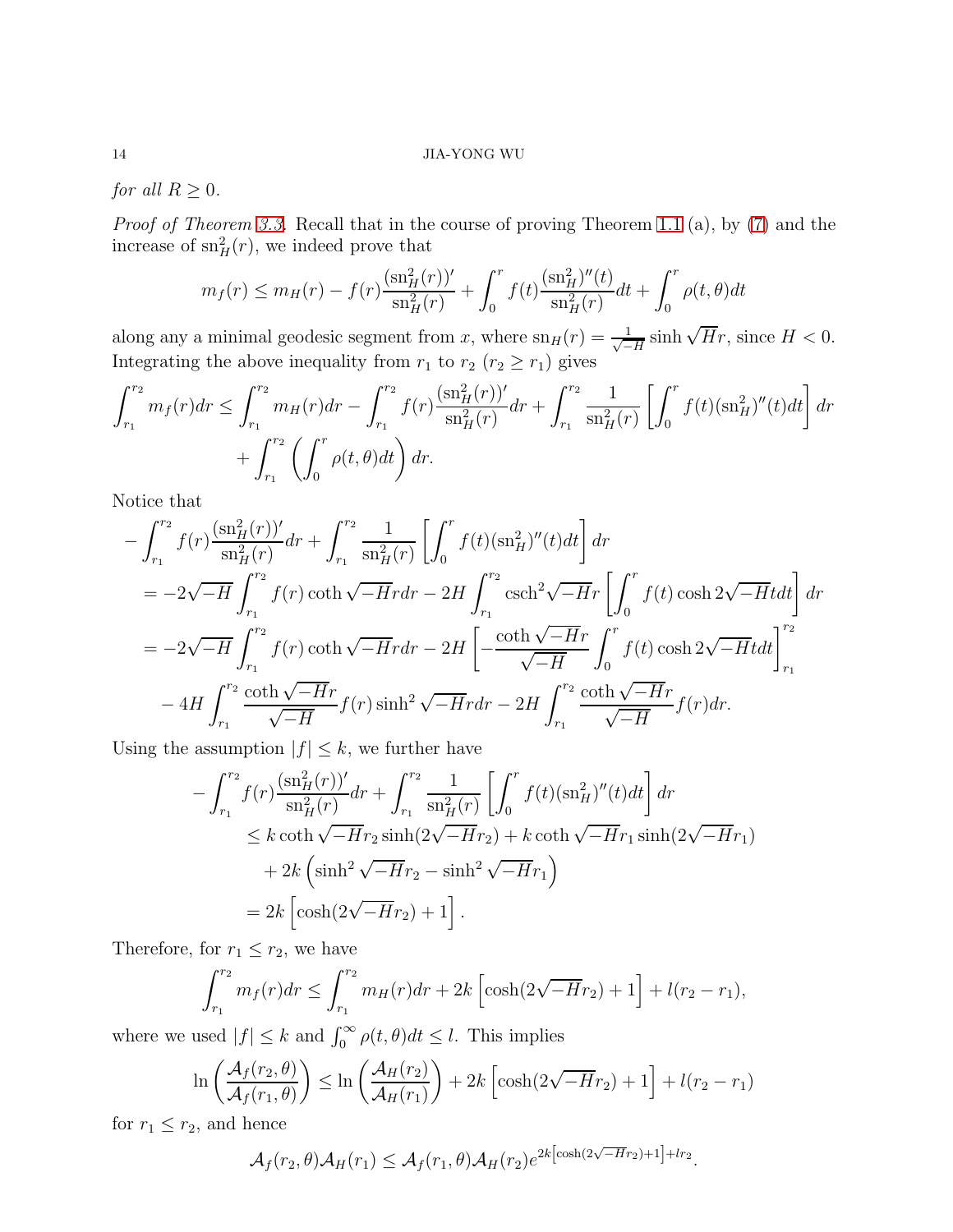# COMPARISON GEOMETRY FOR INTEGRAL RADIAL BAKRY-EMERY RICCI TENSOR BOUNDS 15 ´

for all  $r_1 \leq r_2$ . Integrating both sides of the inequality over  $S^{n-1}$  with respect to  $\theta$  gives

$$
\mathcal{A}_H(r_1) \int_{S^{n-1}} \mathcal{A}_f(r_2, \theta) d\theta \le \mathcal{A}_H(r_2) e^{2k \left[\cosh(2\sqrt{-H}r_2) + 1\right] + lr_2} \int_{S^{n-1}} \mathcal{A}_f(r_1, \theta) d\theta
$$

for  $r_1 \le r_2$ . Then integrating both sides of the inequality with respect to  $r_1$  from 0 to  $R_1$ ,

$$
V_H(r_1) \int_{S^{n-1}} \mathcal{A}_f(r_2, \theta) d\theta \le V_f(x, R_1) \mathcal{A}_H(r_2) e^{2k \left[\cosh(2\sqrt{-H}r_2) + 1\right] + lr_2}
$$

for  $R_1 \le r_2$ . Finally integrating both sides of the inequality with respect to  $r_2$  from 0 to  $R_2$ ,

$$
V_H(R_1)V_f(x, R_2) \le V_f(x, R_1) \int_0^{R_2} \mathcal{A}_H(r_2) e^{2k[\cosh(2\sqrt{-H}r_2) + 1] + lr_2} dr_2
$$

for  $R_1 \leq R_2$ . Namely,

$$
\frac{V_H(R_1)}{V_f(x, R_1)} \le \frac{\int_0^{R_2} \mathcal{A}_H(r_2) e^{2k[\cosh(2\sqrt{-H}r_2) + 1] + lr_2} dr_2}{V_f(x, R_2)}
$$

for  $R_1 \leq R_2$ . Letting  $R_1 \to 0$ , the left hand side tends to  $e^{f(x)}$  and hence

$$
V_f(x, R_2) \le e^{f(x)} \int_0^{R_2} \mathcal{A}_H(r_2) e^{2k \left[\cosh(2\sqrt{-H}r_2) + 1\right] + lr_2} dr_2
$$
  

$$
\le e^{3k} \int_0^{R_2} \mathcal{A}_H(r_2) e^{\cosh(2\sqrt{-H}r_2) + lr_2} dr_2
$$

<span id="page-14-0"></span>for all  $R_2 \geq 0$ . This finishes the proof.

# 4. Myers' theorem

In this section, we will discuss some Myers' type diameter estimates on  $(M, g, e^{-f}dv)$ when the integral radial Bakry-Emery Ricci tensor and f or  $|\nabla f|$  are bounded. First, we will apply mean curvature comparisons of Section [2](#page-5-0) to prove Theorem [1.3.](#page-4-0) The proof uses the excess function which is similar to the Wei-Wylie's argument [21]; see also [22].

*Proof of Theorem [1.3.](#page-4-0)* We first prove part (a). Choose two any points  $p_1$  and  $p_2$  in  $(M, g, f)$ such that  $d(p_1, p_2) \geq \frac{\pi}{\sqrt{H}}$  and set

$$
B:=d(p_1,p_2)-\frac{\pi}{\sqrt{H}}.
$$

Let

$$
r_1(x) = d(p_1, x)
$$
 and  $r_2(x) = d(p_2, x)$ ,

and let  $e(x)$  be the excess function for the points  $p_1$  and  $p_2$ , that is,

$$
e(x) := d(p_1, x) + d(p_2, x) - d(p_1, p_2).
$$

The excess function measures how much the triangle inequality fails to be an equality. By the triangle inequality, we obviously have  $e(x) \geq 0$  and  $e(\gamma(t)) = 0$ , where  $\gamma$  is a minimal geodesic from  $p_1$  to  $p_2$ . Hence  $\Delta_f(e(\gamma(t))) \geq 0$  in the barrier sense. Let

$$
y_1 = \gamma \left(\frac{\pi}{2\sqrt{H}}\right)
$$
 and  $y_2 = \gamma \left(\frac{\pi}{2\sqrt{H}} + B\right)$ .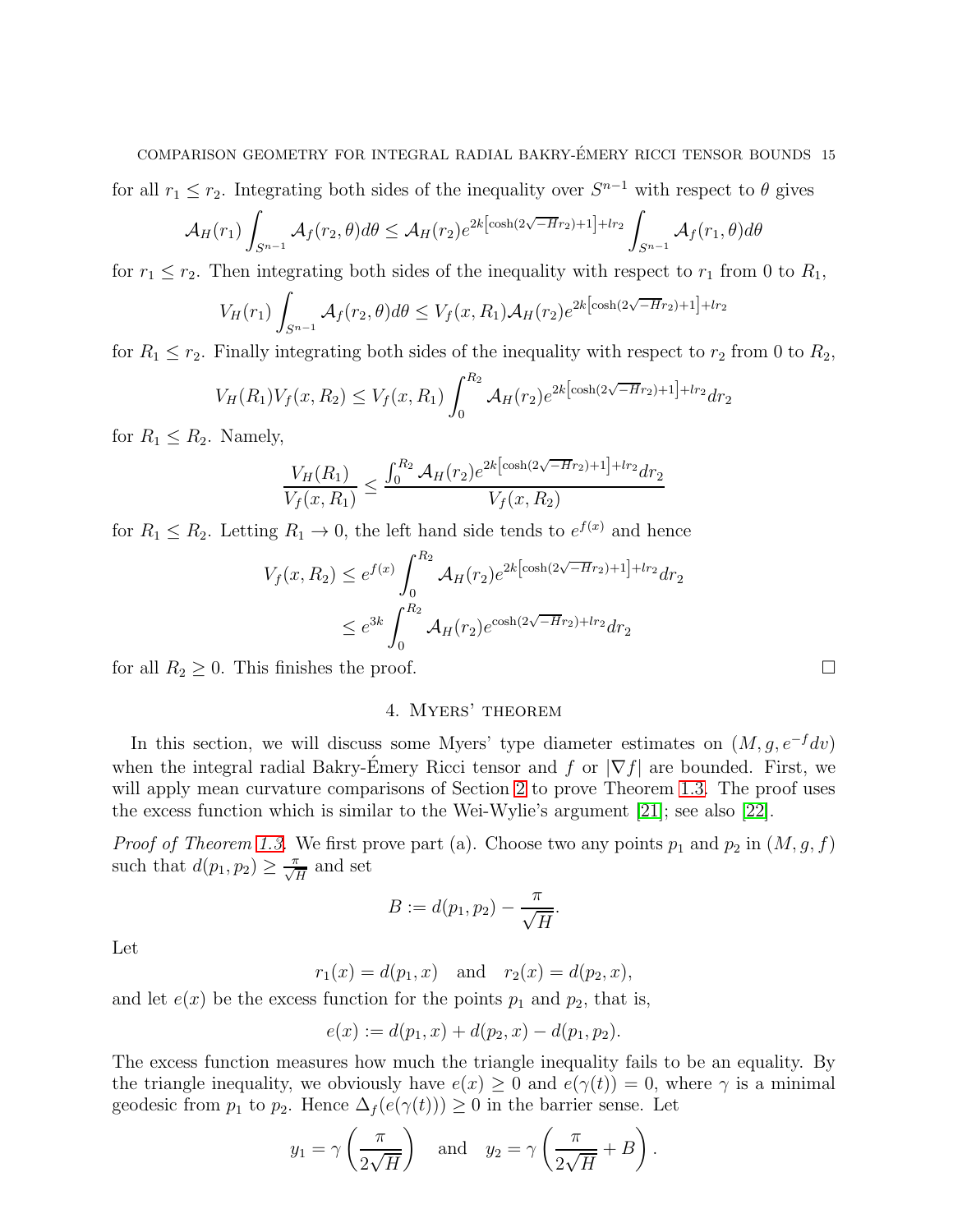Then we see that  $r_i(y_i) = \frac{\pi}{2\sqrt{H}}, i = 1, 2$ . Furthermore, by the estimate [\(1\)](#page-2-1) of Theorem [1.1](#page-2-0) and our assumption, we have

<span id="page-15-1"></span>(13) 
$$
\Delta_f(r_i(y_i)) \leq 2k\sqrt{H} + \int_0^\infty \rho(t,\theta)dt
$$

$$
\leq 2k\sqrt{H} + l.
$$

Noticing that  $r_1(y_2) > \frac{\pi}{2}$  $\frac{\pi}{2\sqrt{H}}$ , we can not give an upper estimate for  $\Delta_f(r_1(y_2))$  by directly using Theorem [1.1.](#page-2-0) But we can apply Theorem [2.1](#page-5-1) and [\(13\)](#page-15-1) to get that

(14)  
\n
$$
\Delta_f(r_1(y_2)) \le 2k\sqrt{H} - B(n-1)H + \int_0^\infty \rho(t,\theta)dt
$$
\n
$$
\le 2k\sqrt{H} - B(n-1)H + l.
$$

Combining [\(13\)](#page-15-1) and [\(14\)](#page-15-2), we get that

<span id="page-15-2"></span>
$$
0 \le \Delta_f(e(y_2)) = \Delta_f(r_1(y_2)) + \Delta_f(r_2(y_2))
$$
  
 
$$
\le 4k\sqrt{H} - B(n-1)H + 2l,
$$

which implies

$$
B \le \frac{4k\sqrt{H} + 2l}{(n-1)H}
$$

and hence

$$
d(p_1, p_2) \le \frac{\pi}{\sqrt{H}} + \frac{4k\sqrt{H} + 2l}{(n-1)H}.
$$

Since  $p_1$  and  $p_2$  are arbitrary two points, this completes the proof of part (a).

The proof of part (b) is almost the same as the part (a) and the main difference is that we apply Theorem [1.1](#page-2-0) (b) instead of the estimate [\(1\)](#page-2-1). So we omit it here.

In the end of this section, we will apply the index form technique to get another Myers' type diameter estimate. In this case, the integral assumption is weaker than that of Theorem [1.3](#page-4-0) (a). The proof is inspired by the argument of Limoncu [11]; see also [\[18\]](#page-20-3).

<span id="page-15-0"></span>**Theorem 4.1.** Let  $(M, g, e^{-f}dv)$  be an n-dimensional complete smooth metric measure space. Fix a point  $p \in M$  and  $H \in \mathbb{R}^+$ . Assume that

$$
\int_0^\infty \rho(t,\theta)dt \le l
$$

along all minimal geodesic segments from the point p, where  $l \geq 0$  is a constant. If  $|f| \leq k$ for some constant  $k \geq 0$ , then M is compact and

$$
\text{diam}(M) \le \frac{2\pi}{\sqrt{H}} \sqrt{1 + \frac{8k}{(n-1)\pi} + \frac{l^2}{(n-1)^2 H \pi^2}} + \frac{2l}{(n-1)H}
$$

.

We would like to point out that Tadano [\[19\]](#page-20-2) also proved a Myers' type diameter estimate for the integral radial Bakry-Emery Ricci tensor. But his curvature condition is different from our case.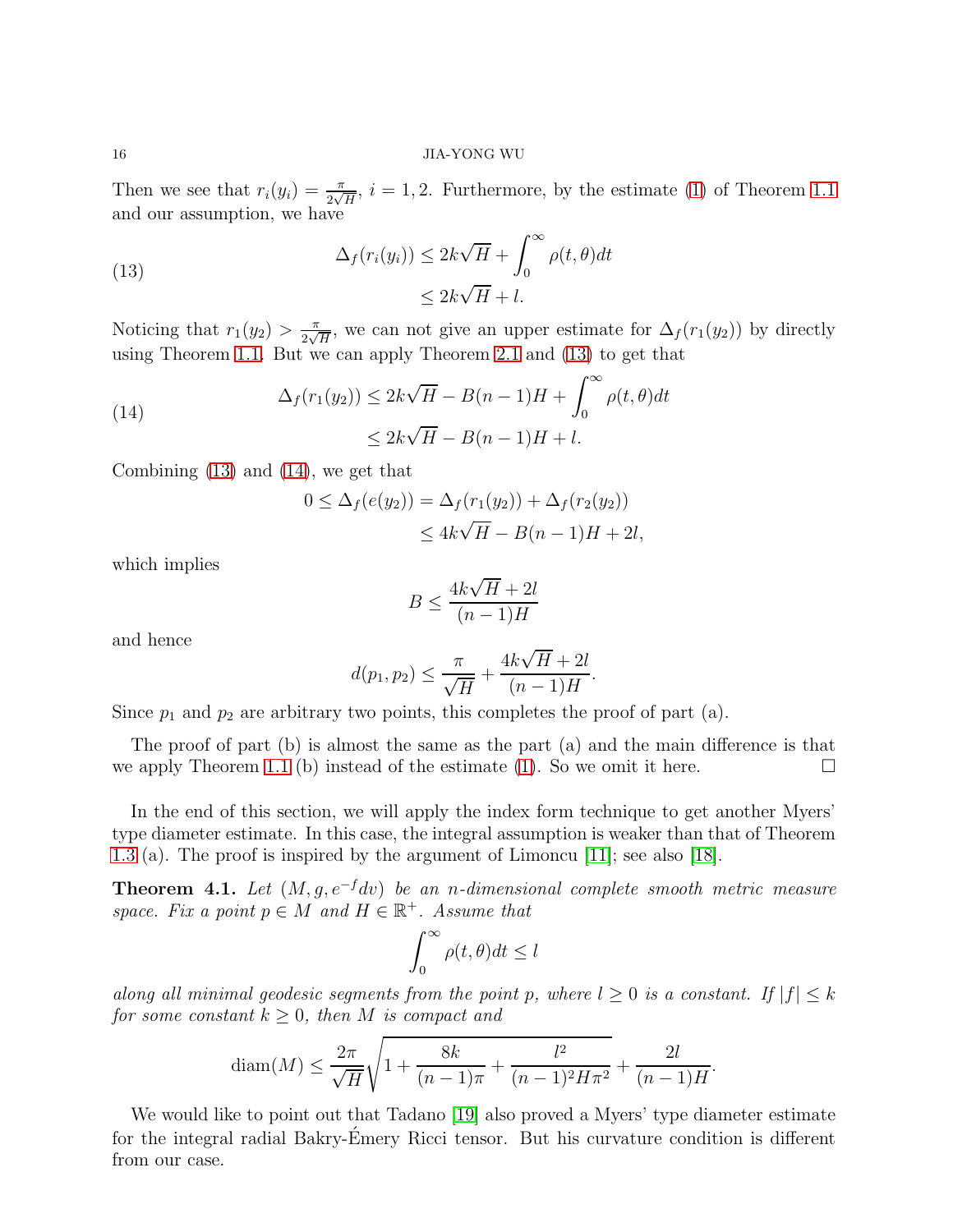Before proving the theorem, let us recall some notations. Let  $X, Y, Z$  be three smooth vector fields on Riemannian manifold  $(M, g)$ . For any smooth function  $f \in C^{\infty}(M)$ , the gradient vector field and Hessian of f are defined by

$$
g(\nabla f, X) = df(X)
$$
 and Hess  $f(X, Y) = g(\nabla_X \nabla f, Y)$ ,

respectively. The Riemannian curvature tensor and the Ricci curvature are defined by

$$
Rm(X,Y)Z = \nabla_X \nabla_Y Z - \nabla_Y \nabla_X Z - \nabla_{[X,Y]} Z \text{ and } Ric_g(X,Y) = \sum_{i=1}^n g(Rm(e_i, X)Y, e_i),
$$

respectively, where  $\{e_i\}_{i=1}^n$  denotes an orthonormal frame of  $(M, g)$ .

*Proof of Theorem [4.1.](#page-15-0)* On  $(M, g, e^{-f}dv)$ , for the fixed point  $p \in M$ , let any point  $q \in M$ and let  $\sigma$  be a minimizing unit speed geodesic segment from p to q of length L. Consider a parallel orthonormal frame  $\{e_1 = \sigma, e_2, ..., e_n\}$  along  $\sigma$  and a smooth function  $\phi \in C^{\infty}([0, L])$ such that  $\phi(0) = \phi(L)=0$ , and we have

$$
I(\phi e_i, \phi e_i) = \int_0^L \left[ g(\dot{\phi} e_i, \dot{\phi} e_i) - g(\text{Rm}(\phi e_i, \dot{\sigma})\dot{\sigma}, \phi e_i) \right] dt,
$$

where  $I(\cdot, \cdot)$  deontes the index form of the geodesic segment  $\sigma$ . Summing i from 1 to n in the above equality and using  $g(\text{Rm}(\dot{\sigma}, \dot{\sigma})\dot{\sigma}, \dot{\sigma}) = 0$ , we get

$$
\sum_{i=2}^{n} I(\phi e_i, \phi e_i) = \int_0^L \left[ (n-1)\dot{\phi}^2 - \phi^2 \operatorname{Ric}_g(\dot{\sigma}, \dot{\sigma}) \right] dt.
$$

According to the definition of  $\rho$ , we have

<span id="page-16-0"></span>(15)  
\n
$$
\sum_{i=2}^{n} I(\phi e_i, \phi e_i) \leq \int_0^L \left[ (n-1)(\dot{\phi}^2 - H\phi^2) + \phi^2 \text{ Hess } f(\dot{\sigma}, \dot{\sigma}) \right] dt + \int_0^L \phi^2 \rho(t, \theta) dt
$$
\n
$$
= \int_0^L \left[ (n-1)(\dot{\phi}^2 - H\phi^2) + \phi^2 g(\nabla_{\dot{\sigma}} \nabla f, \dot{\sigma}) \right] dt + \int_0^L \phi^2 \rho(t, \theta) dt
$$
\n
$$
= \int_0^L \left[ (n-1)(\dot{\phi}^2 - H\phi^2) + \phi^2 \dot{\sigma} (g(\nabla f, \dot{\sigma})) \right] dt + \int_0^L \phi^2 \rho(t, \theta) dt,
$$

where we used the parallelism of the Riemannian metric g and  $\nabla_{\dot{\sigma}}\dot{\sigma}=0$  in the last equality. Along the geodesic segment  $\sigma(t)$ , we get that

$$
\phi^2 \dot{\sigma} (g(\nabla f, \dot{\sigma})) = \phi^2 \frac{d}{dt} (g(\nabla f, \dot{\sigma}))
$$
  
= 
$$
\frac{d}{dt} (\phi^2 g(\nabla f, \dot{\sigma})) - 2\phi \dot{\phi} g(\nabla f, \dot{\sigma})
$$
  
= 
$$
\frac{d}{dt} (\phi^2 g(\nabla f, \dot{\sigma})) + 2f \frac{d}{dt} (\phi \dot{\phi}) - 2\frac{d}{dt} (f \phi \dot{\phi}),
$$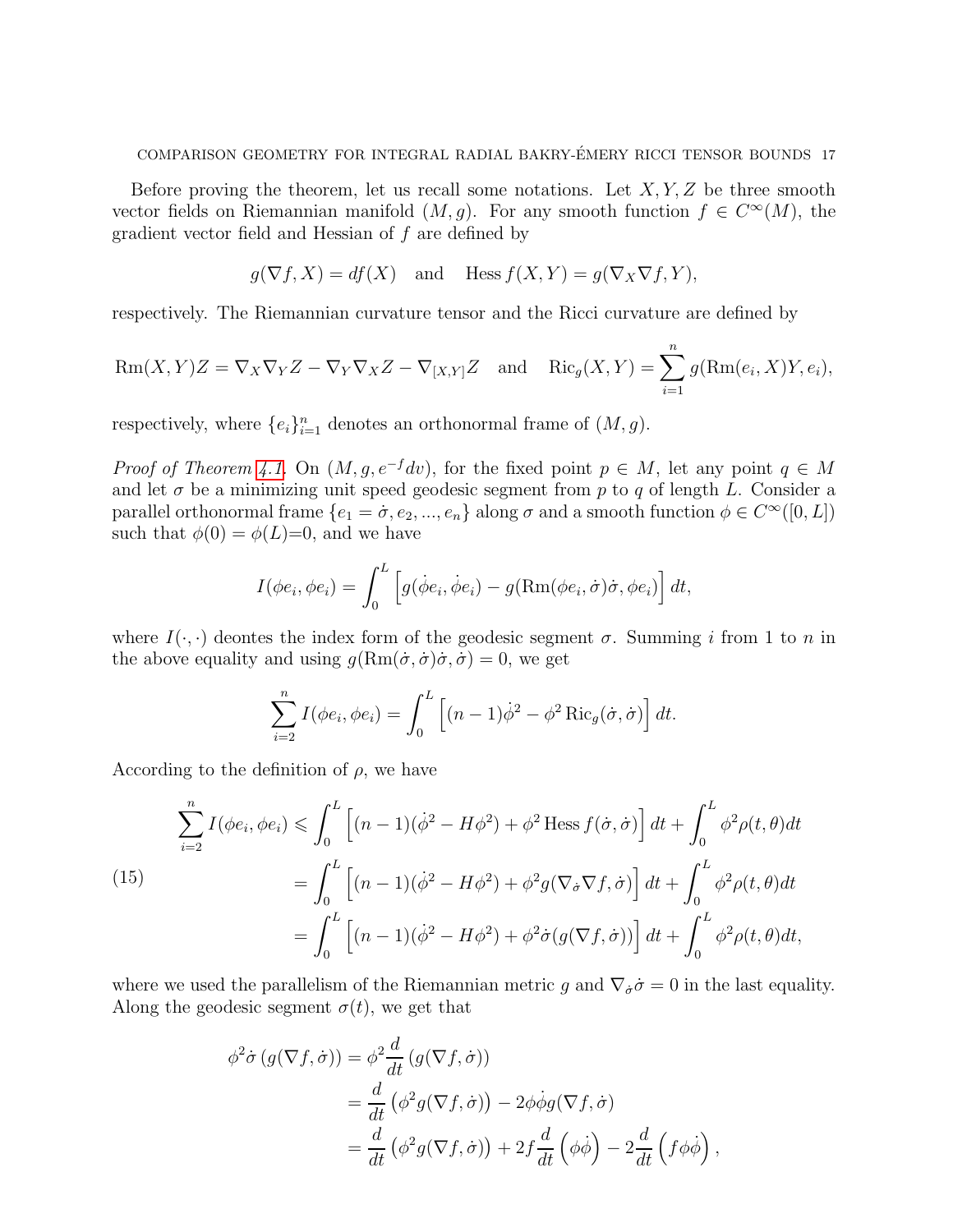where we used  $g(\nabla f, \dot{\sigma}) = \frac{df}{dt}(\sigma(t))$  in the last equality. Then integrating the both sides of the above equality, we get

$$
\int_0^L \phi^2 \dot{\sigma} (g(\nabla f, \dot{\sigma})) dt = \phi^2 g(\nabla f, \dot{\sigma}) \Big|_0^L + \int_0^L 2f \frac{d}{dt} (\phi \dot{\phi}) dt - 2f \phi \dot{\phi} \Big|_0^L
$$

$$
= 2 \int_0^L f \frac{d}{dt} (\phi \dot{\phi}) dt,
$$

where we used  $\phi(0) = \phi(L) = 0$  in the last equality. Since  $|f| \leq k$  by the theorem assumption, then

$$
\int_0^L \phi^2 \dot{\sigma}(g(\nabla f, \dot{\sigma})) dt \le 2k \int_0^L \left| \frac{d}{dt} (\phi \dot{\phi}) \right| dt.
$$

Substituting this into [\(15\)](#page-16-0), we get that

$$
\sum_{i=2}^{n} I(\phi e_i, \phi e_i) \le (n-1) \int_0^L (\dot{\phi}^2 - H\phi^2) dt + 2k \int_0^L \left| \frac{d}{dt} (\phi \dot{\phi}) \right| dt + \int_0^L \phi^2 \rho(t, \theta) dt.
$$

If we take  $\phi(t) = \sin(\frac{\pi t}{L})$ , then

$$
\dot{\phi}(t) = \frac{\pi}{L} \cos\left(\frac{\pi t}{L}\right)
$$
 and  $\phi \dot{\phi} = \frac{\pi}{2L} \sin\left(\frac{2\pi t}{L}\right)$ .

We also know

$$
\int_0^\infty \sin^2\left(\frac{\pi t}{L}\right) \rho(t,\theta) dt \le \int_0^\infty \rho(t,\theta) dt \le l
$$

from our assumption. We collect these results together and the above estimate becomes

$$
\sum_{i=2}^{n} I(\phi e_i, \phi e_i) \le (n-1) \int_0^L \left[ \frac{\pi^2}{L^2} \cos^2 \left( \frac{\pi t}{L} \right) - H \sin^2 \left( \frac{\pi t}{L} \right) \right] dt
$$

$$
+ 2k \left( \frac{\pi}{L} \right)^2 \int_0^L \left| \cos \frac{2\pi t}{L} \right| dt + l.
$$

We simplify it and have that

$$
\sum_{i=2}^{n} I(\phi e_i, \phi e_i) \leq -\frac{1}{2L} \left[ (n-1)HL^2 - (n-1)\pi^2 - 8\pi k \right] + l.
$$

Since  $\sigma$  is a minimizing geodesic, then

$$
\sum_{i=2}^{n} I(\phi e_i, \phi e_i) \ge 0
$$

and we must have

$$
-\frac{1}{2L}[(n-1)HL^2 - (n-1)\pi^2 - 8\pi k] + l \ge 0.
$$

This gives

$$
L \leq \frac{\pi}{\sqrt{H}} \sqrt{1 + \frac{8k}{(n-1)\pi} + \frac{l^2}{(n-1)^2 H \pi^2}} + \frac{l}{(n-1)H}.
$$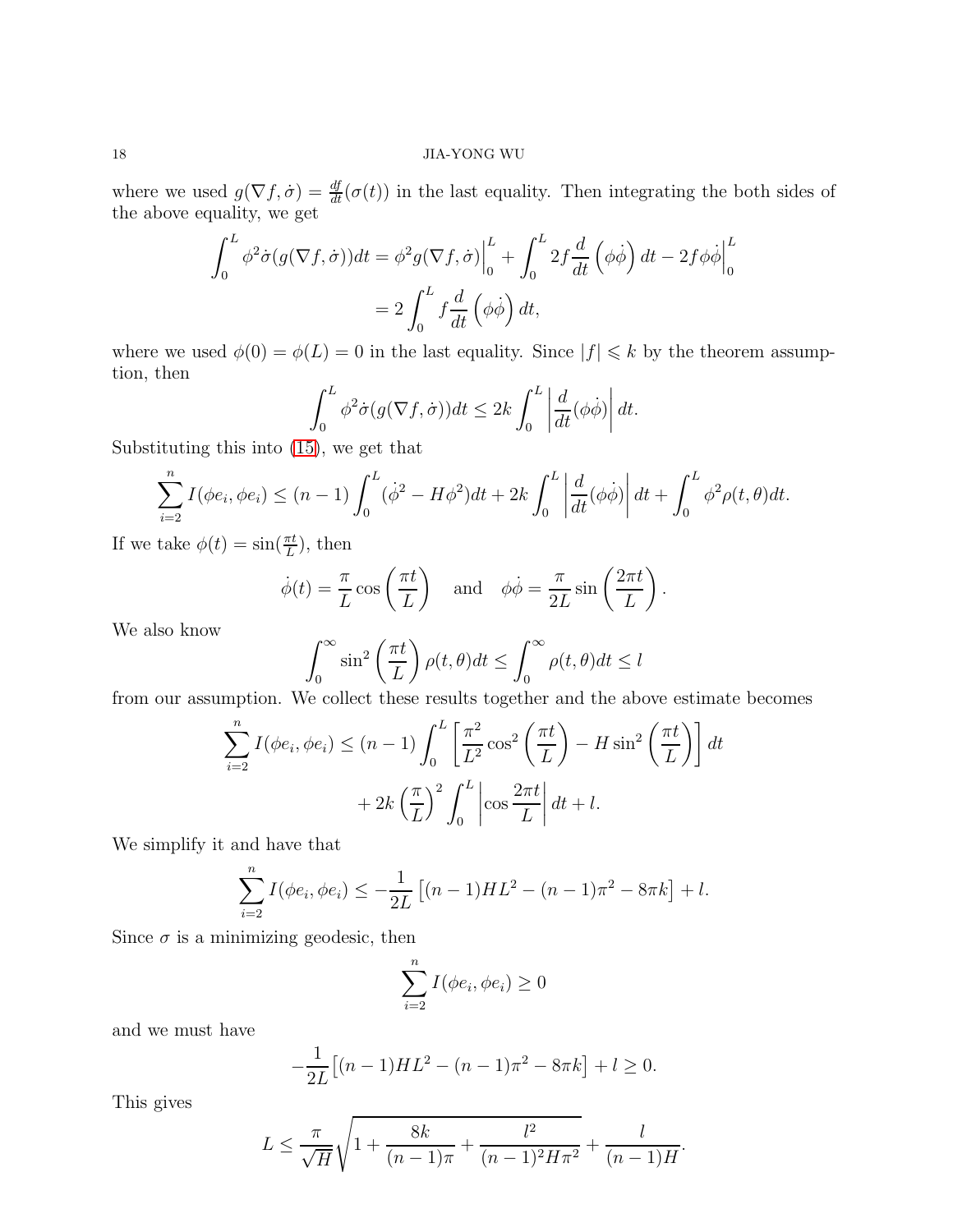Therefore for any two points  $q_1, q_2 \in M$ , we have

$$
d(q_1, q_2) \le d(p, q_1) + d(p, q_2) \le 2L
$$

and the result follows.

Remark 4.2. The index form argument also gives a Myers' type diameter estimate when the integral radial Bakry-Émery Ricci tensor bounds and  $\partial_r f$  is bounded below along geodesics. To save the length of the paper, we omit them here.

# 5. Eigenvalue estimate

<span id="page-18-0"></span>In this section we will apply the volume doubling of Section [3](#page-8-0) (Corollary [3.2](#page-11-1) (b)) to prove Theorem [1.4](#page-4-1) by following the argument of [14] and [23].

*Proof of Theorem [1.4.](#page-4-1)* Recall that  $B(\bar{x}_0, R)$ , where  $R \leq \frac{\pi}{2\sqrt{2}}$  $\frac{\pi}{2\sqrt{H}}$  when  $H > 0$  is a metric ball in the weighted model space  $M_{H,a}^n$ . Let  $\lambda_1^D(n, a, H, R)$  be the first eigenvalue of the h-Laplacian  $\Delta_h$  with the Dirichlet condition in  $M_{H,a}^n$ , where  $h(x) = -a \cdot d(\bar{x}_0, x)$ . Let  $u(x) = \phi(r)$  be the corresponding eigenfunction of  $\lambda_1^D(n, a, H, R)$  such that

$$
\phi'' + (m_H + a)\phi' + \lambda_1^D(n, a, H, R)\phi = 0
$$

with  $\phi(0) = 1$  and  $\phi(R) = 0$ . Since  $\phi' < 0$  on  $[0, R]$ , we see that  $0 \le \phi \le 1$ . Now we consider the Rayleigh quotient of  $u(x) = \phi(d(x_0, x))$ . We compute that

$$
\int_{B(x_0,R)} |\nabla u|^2 e^{-f} dv = \int_{S^{n-1}} \int_0^R (\phi')^2 \mathcal{A}_f(t,\theta) dt d\theta_{n-1}
$$
  
\n
$$
= \int_{S^{n-1}} \left( \phi \phi' \mathcal{A}_f \Big|_0^R - \int_0^R \phi (\phi' \mathcal{A}_f)' dt \right) d\theta_{n-1}
$$
  
\n
$$
= - \int_{S^{n-1}} \int_0^R \phi (\phi'' + m_f \phi') \mathcal{A}_f dt d\theta_{n-1}
$$
  
\n
$$
= - \int_{S^{n-1}} \int_0^R \phi (\phi'' + (m_H^n + a) \phi') \mathcal{A}_f dt d\theta_{n-1}
$$
  
\n
$$
- \int_{S^{n-1}} \int_0^R (m_f - m_H^n - a) \phi \phi' \mathcal{A}_f dt d\theta_{n-1}.
$$

Noticing that

$$
\phi'' + (m_H + a)\phi' = -\lambda_1^D(n, a, H, R)\phi
$$

so

$$
\int_{B(x_0,R)} |\nabla u|^2 e^{-f} dv \leq \lambda_1^D(n, a, H, R) \int_{S^{n-1}} \int_0^R \phi^2 \mathcal{A}_f dt d\theta_{n-1} + \int_{S^{n-1}} \int_0^R (m_f - m_H - a)_+ |\phi'| \mathcal{A}_f dt d\theta_{n-1}.
$$

Hence the Rayleigh quotient satisfies

<span id="page-18-1"></span>
$$
(16) \ \ Q := \frac{\int_{B(x_0,R)} |\nabla u|^2 e^{-f} dv}{\int_{B(x_0,R)} u^2 e^{-f} dv} \leq \lambda_1^D(n,a,H,R) + \frac{\int_{S^{n-1}} \int_0^R (m_f - m_H^n - a)_+ |\phi'| \mathcal{A}_f \, dt d\theta_{n-1}}{\int_{S^{n-1}} \int_0^R \phi^2 \mathcal{A}_f \, dt d\theta_{n-1}}.
$$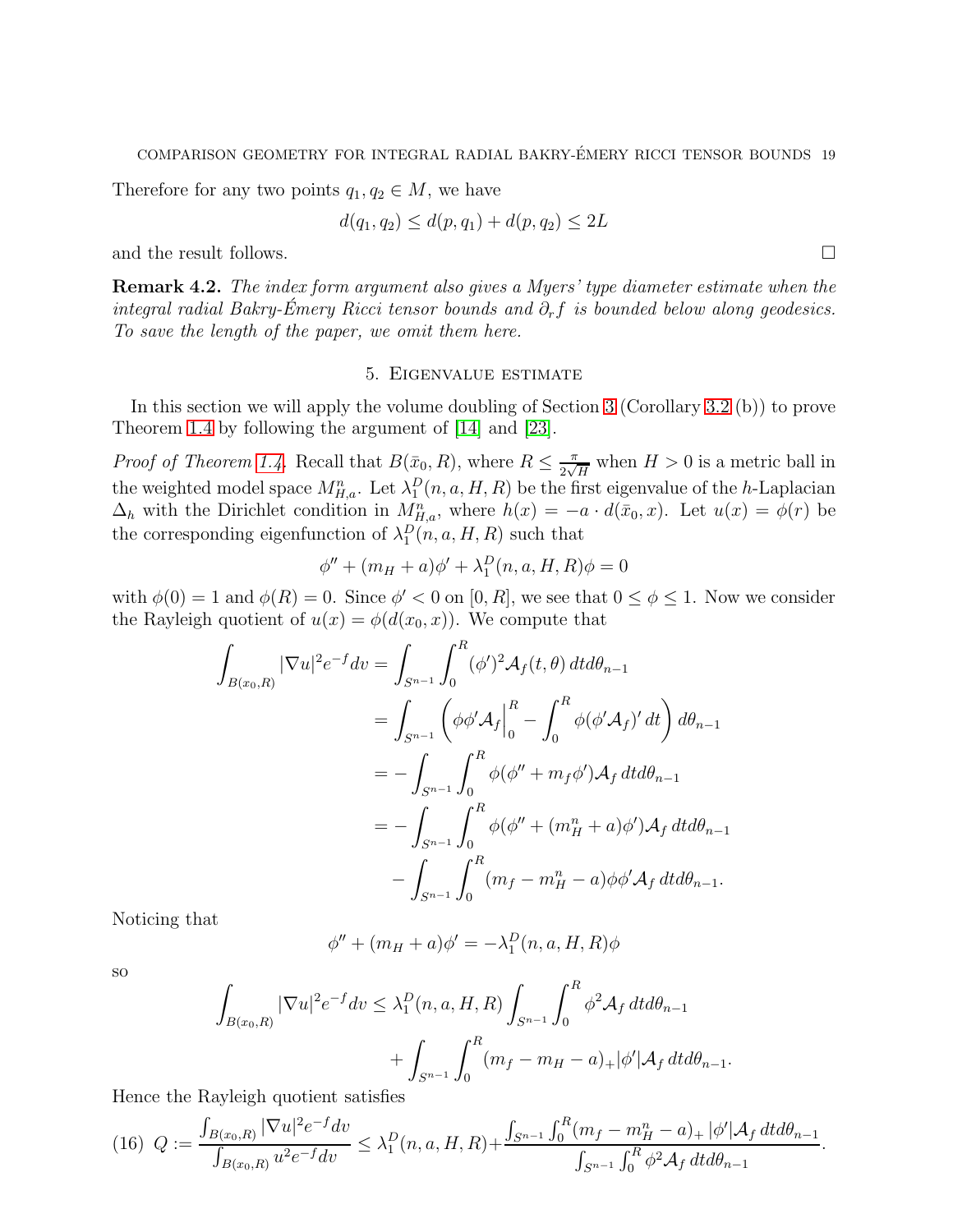Next we will estimate the last term of the above inequality by choosing a proper function  $\phi$ . Now we choose the first value  $r = r(n, a, H, R)$  such that  $\phi(r) = 1/2$ . Then the last error term can be estimated as follows:

$$
\frac{\int_{S^{n-1}} \int_0^R (m_f - m_H^n - a)_+ |\phi'| \mathcal{A}_f}{\int_{S^{n-1}} \int_0^R \phi^2 \mathcal{A}_f}
$$
\n
$$
\leq \frac{\left(\int_{S^{n-1}} \int_0^R (m_f - m_H^n - a)_+^2 \mathcal{A}_f\right)^{\frac{1}{2}} \left(\int_{S^{n-1}} \int_0^R |\phi'|^2 \mathcal{A}_f\right)^{\frac{1}{2}}}{\frac{1}{2} V_f^{\frac{1}{2}}(x_0, r) \left(\int_{S^{n-1}} \int_0^R \phi^2 \mathcal{A}_f\right)^{\frac{1}{2}}}
$$
\n
$$
= 2 \left(\frac{\int_{S^{n-1}} \int_0^R (m_f - m_H^n - a)_+^2 \mathcal{A}_f}{V_f(x_0, r)}\right)^{\frac{1}{2}} \sqrt{Q},
$$

where we used the Cauchy-Schwarz inequality and

$$
\int_{S^{n-1}} \int_0^R \phi^2 \mathcal{A}_f \ge \frac{1}{4} V_f(x_0, r)
$$

in the above second inequality. On the other hand, if  $\int_0^\infty \rho(t,\theta) dt \leq \epsilon(n,a,H,R)$  is very small along all minimal geodesic segments from  $x_0 \in M$ , by Corollary [3.2](#page-11-1) (b), we have the volume doubling

$$
\frac{V_f(x_0, R)}{V_f(x_0, r)} \le 4 \frac{V_H^a(R)}{V_H^a(r)}.
$$

Substituting this into the above error estimate,

$$
\frac{\int_{S^{n-1}} \int_0^R (m_f - m_H^n - a)_+ |\phi'| \mathcal{A}_f}{\int_{S^{n-1}} \int_0^R \phi^2 \mathcal{A}_f} \le 4 \left( \frac{V_H^a(R)}{V_H^a(r)} \right)^{\frac{1}{2}} \left( \frac{\int_{S^{n-1}} \int_0^R (m_f - m_H^n - a)_+^2 \mathcal{A}_f}{V_f(x_0, R)} \right)^{\frac{1}{2}} \sqrt{Q}.
$$

Since  $\int_0^\infty \rho(t,\theta)dt \leq \epsilon(n, H, a, R)$  by the assumption of theorem, we observe that

$$
\int_{S^{n-1}} \int_0^R (m_f - m_H^n - a)_+^2 \mathcal{A}_f \le \epsilon^2 V_f(x_0, R).
$$

Hence we finally get

$$
\frac{\int_{S^{n-1}} \int_0^R (m_f - m_H^{n+4k})_+ |\phi'| \mathcal{A}_f}{\int_{S^{n-1}} \int_0^R \phi^2 \mathcal{A}_f} \le C(n, a, H, R) \epsilon \sqrt{Q}
$$

for some constant  $C(n, a, H, R)$  depending on n, a, H and R. Substituting this estimate into [\(16\)](#page-18-1), we have

$$
Q \leq \lambda_1^D(n, a, H, R) + C(n, a, H, R)\epsilon \sqrt{Q},
$$

which implies the desired result.

Data availability statement Data sharing not applicable to this article as no datasets were generated or analysed during the current study.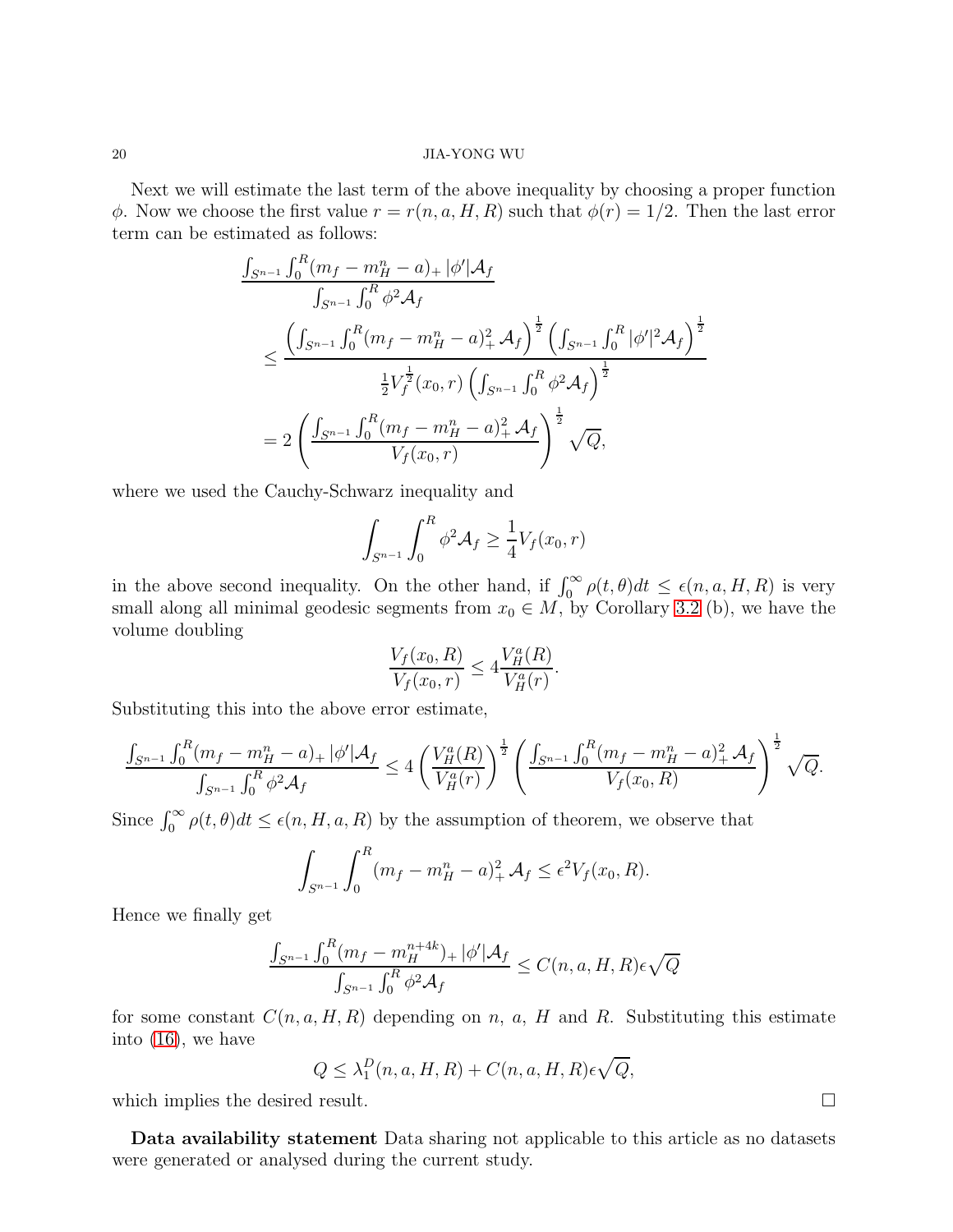## **REFERENCES**

- [1] E. Aubry, Finiteness of  $\pi_1$  and geometric inequalities in almost positive Ricci curvature, Ann. Sci. Ecole Norm. Sup. 40 (2007), 675–695.
- [2] E. Aubry, Bounds on the volume entropy and simplicial volume in Ricci curvature  $L^p$ -bounded from below, Int. Math. Res. Not. IMRN 10 (2009), 1933–1946.
- [3] D. Bakry, M. Émery, *Diffusion hypercontractivitives*, in Séminaire de Probabilités XIX, 1983/1984, in: Lecture Notes in Math., vol. 1123, Springer-Verlag, Berlin, 1985, 177–206.
- [4] S.-Y. Cheng, *Eigenvalue comparison theorems and its geometric applications*, Math. Z. 143 (1975), 289–297.
- [5] X.-Z. Dai, P. Petersen, G.-F. Wei, Integral pinching theorems, Manu. Math. 101 (2000), 143–152.
- [6] X.-Z. Dai, G.-F. Wei, A heat kernel lower bound for integral Ricci curvature, Michigan Math. Jour. 52 (2004), 61–69.
- [7] X.-Z. Dai, G.-F. Wei, Z.-L. Zhang, Local sobolev constant estimate for integral Ricci curvature bounds, Adv. Math. 325 (2018), 1–33.
- [8] S. Gallot, *Isoperimetric inequalities based on integral norms of Ricci curvature*, Astérisque, (157-158):191–216, 1988. Colloque Paul Lévy sur les Processus Stochastiques (Palaiseau, 1987).
- [9] R. Hamilton, *The formation of singularities in the Ricci flow*, Surveys in Differential Geom. 2 (1995), 7–136, International Press.
- [10] F.-J. Li, J.-Y. Wu, Y. Zheng, Myers' type theorem for integral Bakry-Émery Ricci tensor bounds, Results Math. 76 (2021), no. 1, 32.
- [11] M. Limoncu, The Bakry-Emery Ricci tensor and its applications to some compactness theorems, Math. Z. 271 (2012), 715–722.
- [12] M. Jaramillo, Fundamental Groups of Spaces with Bakry-Emery Ricci Tensor Bounded Below, J. Geom. Anal. 25 (2015), 1828–1858.
- [13] X.R. Olivé, S. Seto, G.-F. Wei, Q.-S. Zhang, Zhong-Yang type eigenvalue estimate with integral curvature condition, Math. Z. 296 (2020), 595–613.
- [14] P. Petersen, C. Sprouse, Integral curvature bounds, distance estimates and applications, J. Differ. Geom. 50 (1998), 269–298.
- <span id="page-20-0"></span>[15] P. Petersen, G.-F. Wei, Relative volume comparison with integral curvature bounds, GAFA 7 (1997), 1031–1045.
- [16] P. Petersen, G.-F. Wei, Analysis and geometry on manifolds with integral Ricci curvature bounds. II, Trans. AMS. 353 (2000), 457-478.
- <span id="page-20-1"></span>[17] S. Seto, G.-F. Wei, First eigenvalue of the p-Laplacian under integral curvature condition, Nonlinear Anal. 163 (2017), 60–70.
- <span id="page-20-3"></span>[18] H. Tadano, Remark on a diameter bound for complete Riemannian manifolds with positive Bakry-Émery Ricci curvature, Differ. Geom. Appl. 44 (2016), 136–143.
- <span id="page-20-2"></span> $[19]$  H. Tadano, m-Bakry-Émery Ricci curvatures, Riccati inequalities, and bounded diameters, preprint, 2021.
- [20] L.-L. Wang, G.-F. Wei, Local Sobolev constant estimate for integral Bakry-Émery Ricci curvature, Pac. J. Math. 300 (2019), 233–256.
- [21] G.-F. Wei, W. Wylie, *Comparison geometry for the Bakry-Émery Ricci tensor*, J. Differ. Geom. 83 (2009), 377–405.
- [22] J.-Y. Wu, Myers' type theorem with the Bakry-Émery Ricci tensor, Ann. Glob. Anal. Geom.  $54$  (2018), 541–549.
- [23] J.-Y. Wu, Comparison geometry for integral Bakry-Émery Ricci tensor bounds, J. Geom. Anal. 29 (2019), 828–867.
- [24] Q.-S. Zhang, M. Zhu, Li-Yau gradient bounds on compact manifolds under nearly optimal curvature conditions, J. Funct. Anal. 275 (2018), 478–515.
- [25] S.-H. Zhu, The comparison geometry of Ricci curvature, Comparison geometry (Berkeley, CA, 1993-94), volume 30 of Math. Sci. Res. Inst. Publ, pages 221–262. Cambridge Univ. Press, Cambridge, 1997.